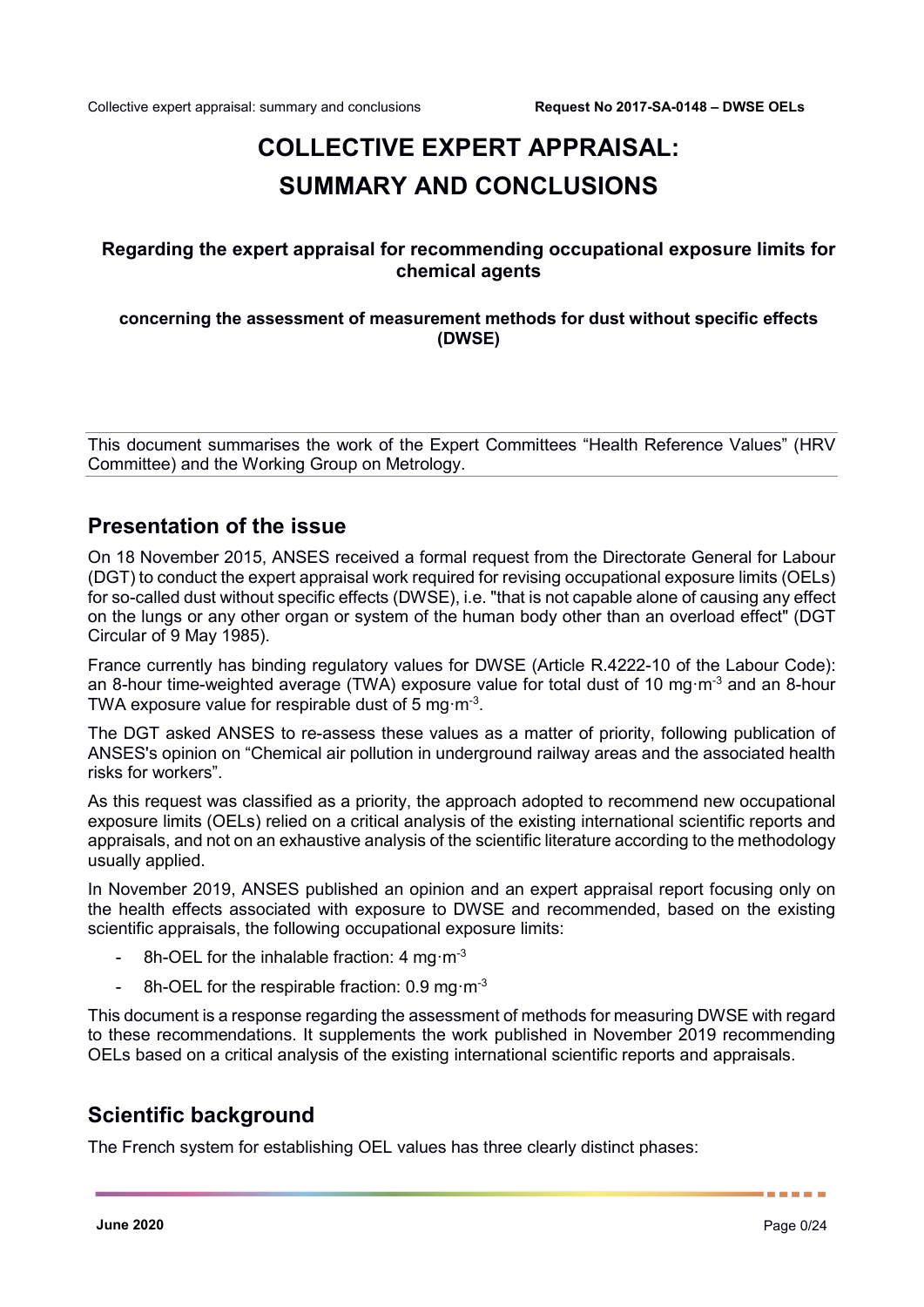- independent scientific expert appraisal (the only phase entrusted to the Agency);
- proposal by the Ministry of Labour of a draft regulation for the establishment of limit values, which may be binding or indicative:
- stakeholder consultation during the presentation of the draft regulation to the French Steering Committee on Working Conditions (COCT). The aim of this phase is to discuss the effectiveness of the limit values and if necessary to determine a possible implementation timetable, depending on any technical and economic feasibility problems.

The organisation of the scientific expertise phase required for the establishment of Occupational Exposure Limits (OELs) was entrusted to AFSSET in the framework of the 2005-2009 Occupational Health Plan (PST) and then to ANSES after AFSSET and AFSSA merged in 2010.

The Committee also evaluates the applicable reference methods for measuring exposure levels in workplace atmospheres. The quality of these methods and their applicability to the measurement of exposure levels for comparison with an OEL are assessed, particularly with regards to their compliance with the performance requirements in the NF-EN 482 Standard and their level of validation.

## **Organisation of the expert appraisal**

ANSES entrusted examination of this request to the Expert Committee on Health Reference Values (HRV Committee) and to Working Group on Metrology.

The methodological and scientific aspects of the work of this group were regularly submitted to the Expert Committee.

The report produced takes into account the comments and additional information provided by the members of the Expert Committee.

This expert appraisal was therefore conducted by a group of experts with complementary skills. It was carried out in accordance with the French Standard NF X 50-110 "Quality in Expertise Activities".

## **Prevention of risks of conflicts of interest**

ANSES analyses the links of interest declared by the experts prior to their appointment and throughout the work, in order to avoid potential conflicts of interest with regard to the matters dealt with as part of the expert appraisal.

The experts' declarations of interests are made public *via* the ANSES website (www.anses.fr).

## **Description of the method**

For the assessment of the methods for measuring exposure levels in the workplace:

An assessment report of the measurement methods was prepared by the Working Group on Metrology and submitted to the HRV Committee, for comments and validation. Several ANSES employees also contributed to this work.

The various protocols for measuring DWSE in workplace atmospheres were identified and grouped together according to the methods used. These methods were then assessed and classified based

. . . . .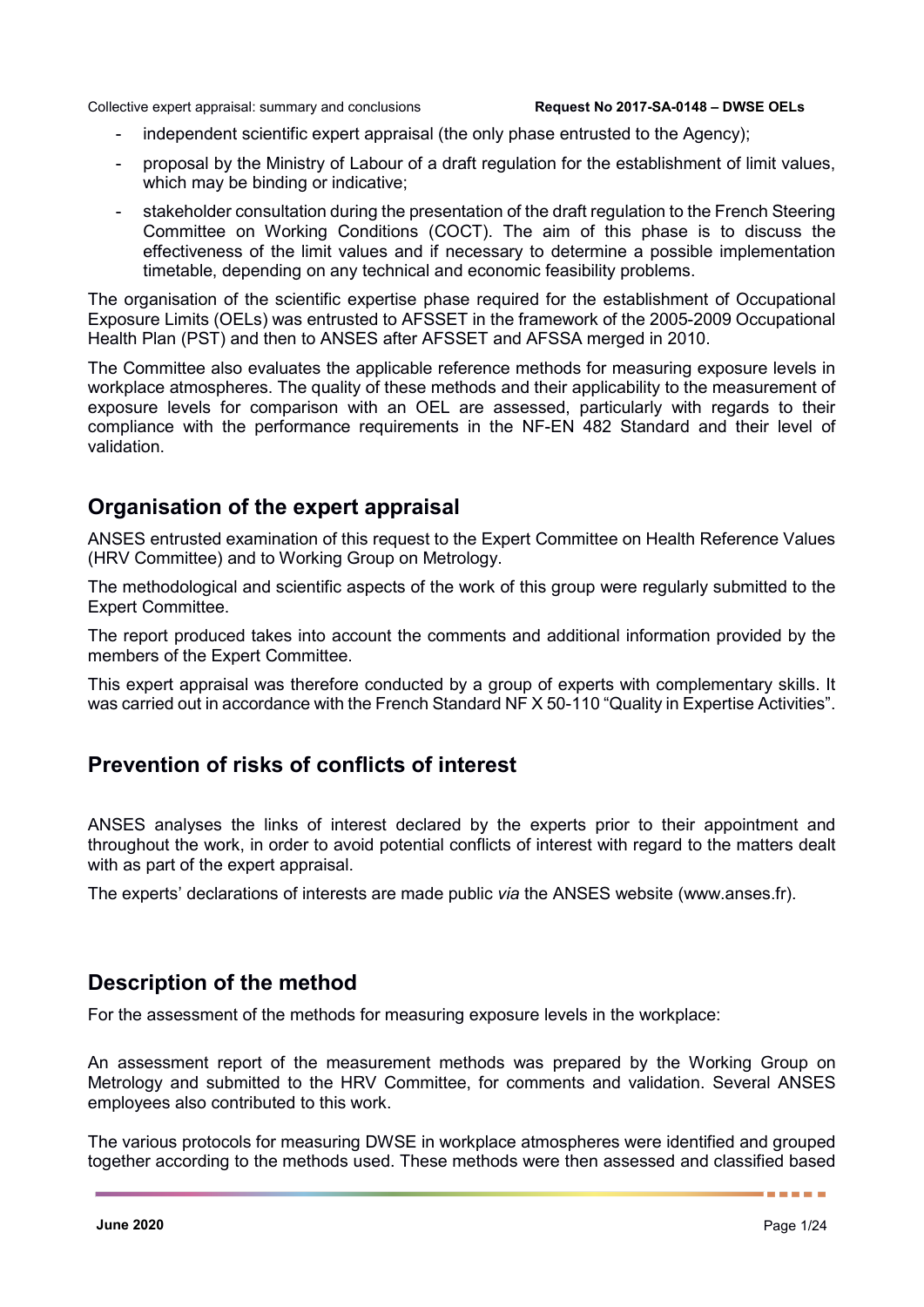on the performance requirements set out particularly in the French Standard NF EN 482: "Workplace atmospheres - General requirements for the performance of procedures for the measurement of chemical agents" and the decision-making criteria listed in the methodology report (ANSES, 2020).The list of the main sources consulted is detailed in the methodology report (ANSES, 2020). These methods were classified as follows:

- Category 1A: recognized and validated methods (all of the performance criteria are met);

- Category 1B: partially validated methods (the essential performance criteria are met);

- Category 2: indicative methods (essential criteria for validation are not clear enough or else the method requires adjustments that need to be validated);

- Category 3: the methods are not recommended (essential criteria for validation are lacking or inappropriate). This category encompasses unsuitable methods for which essential validation criteria have not been met, and non-assessable methods (falling in Category 3\*) for which essential validation criteria have not been documented.

A detailed comparative study of the methods in Categories 1A, 1B and 2 was conducted with respect to their various validation data and technical feasibility, in order to recommend the most suitable method(s) for measuring concentrations for comparison with OELs.

Concerning the measurement of DWSE concentrations, certain evaluation criteria do not apply: determination of the sampling rate for passive media, interferences, and adsorption/desorption efficiency. The essential criteria to be considered deal with the compliance of sampling devices for the conventional inhalable or respirable fraction, the influence of environmental conditions, trapping capacity, limits of quantification, measurement range, and uncertainties.

That is why the performance of the sampling devices described in the identified protocols with regard to the conventional inhalable and respirable fractions was initially analysed. A literature review was also conducted to supplement these data (queries performed in the Scopus database, in December 2017 and March 2018; keywords: aerosol, sampler, inhalable, respirable, occupational, internal, capsule, accu-cap; without date limits). The performance of the sampling devices with regard to the conventional inhalable or respirable fraction was assessed based on all of these data (protocols + literature), and care was taken to evaluate and analyse the bias of each sampler compared with the conventional curve. Limits of quantification, trapping capacity and measurement ranges were then assessed through gravimetric performance.

The report, as well as the summary and conclusions of the collective expert appraisal were adopted by the Expert Committee on Health Reference Values on 19 March 2020.

This collective expert appraisal work and the summary report were submitted to public consultation from 07/05/2020 to 05/06/2020. No comments were received. The Health Reference Values Committee adopted this finalised version on 26<sup>th</sup> June 2020.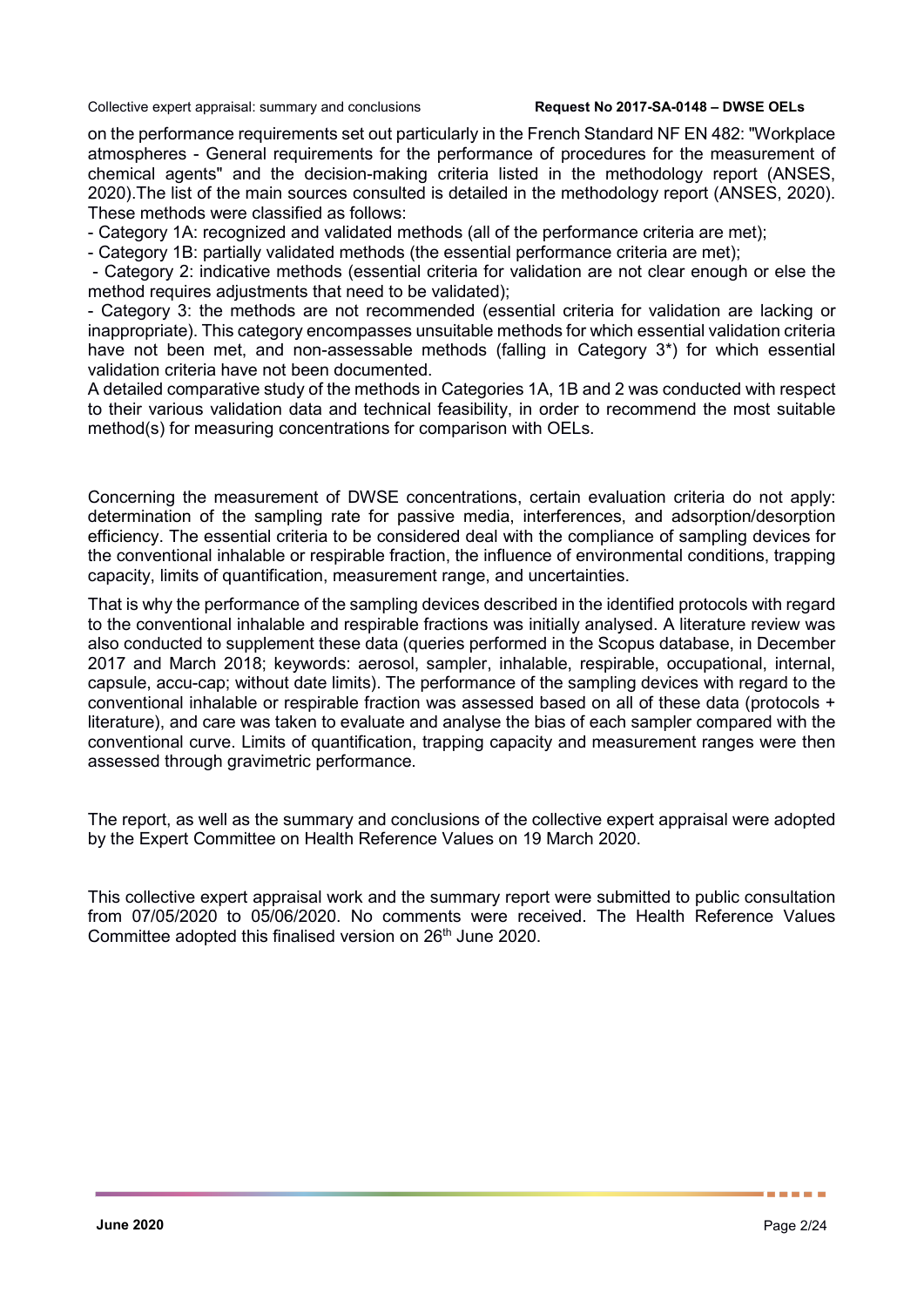## **Results of the collective expert appraisal on the assessment of methods for measuring DWSE in connection with the 8h-OELs recommended by ANSES**

[Figure 1](#page-3-0) shows the types of protocols identified in connection with the measurement of DWSE concentrations (inhalable and respirable fractions).



<span id="page-3-0"></span>*(\*) The NF X 43-257 standard does not describe the sampling of the inhalable fraction, but rather the sampling of aerosols using a cassette (4mm orifice). However, the method described in this standard is used in many countries to determine the inhalable fraction of aerosols.* 



The identified methods use air sampling with a sampling device for the inhalable fraction or the respirable fraction on various types of media. There are also devices for simultaneously sampling the inhalable and respirable fractions. The collection medium then undergoes a gravimetric analysis. Therefore, the main difference between these methods lies in the sampling device used. Table 1 shows the various methods identified for measuring DWSE as well as the dust sampling devices mentioned in the identified protocols:

- Sampling devices for the inhalable fraction: Button, 37 mm closed-faced cassette (CFC), CFC + internal capsule, CIP 10-I,37 mm Flying saucer, GSP 3.5 or CIS, GSP-10, IOM, PAS-6, 7-hole.
- Sampling devices for the respirable fraction: Dorr-Oliver cyclone (DO cyclone), Higgins-Dewell cyclone (HD cyclone), GS1/GS3 cyclone, GK2.69 cyclone, GK4.162 cyclone, Al cyclone, CIP 10-R, high-flow-rate samplers (PGP10, BGI GK4.162 cyclone, PPI8 impactor).
- Devices enabling the simultaneous sampling of the inhalable and respirable fractions: CIS multi-fraction respirable, IOM 'multidust' or dual fraction respirable, Perspec, Respicon, Marple impactor and Mini-Moudi impactor.

Devices for the fixed-point sampling of the inhalable or respirable fraction were not assessed because they do not enable assessment of occupational exposure. Direct-reading devices for measuring DWSE (photometry, optical particle counting) were not assessed either because,

. . . . .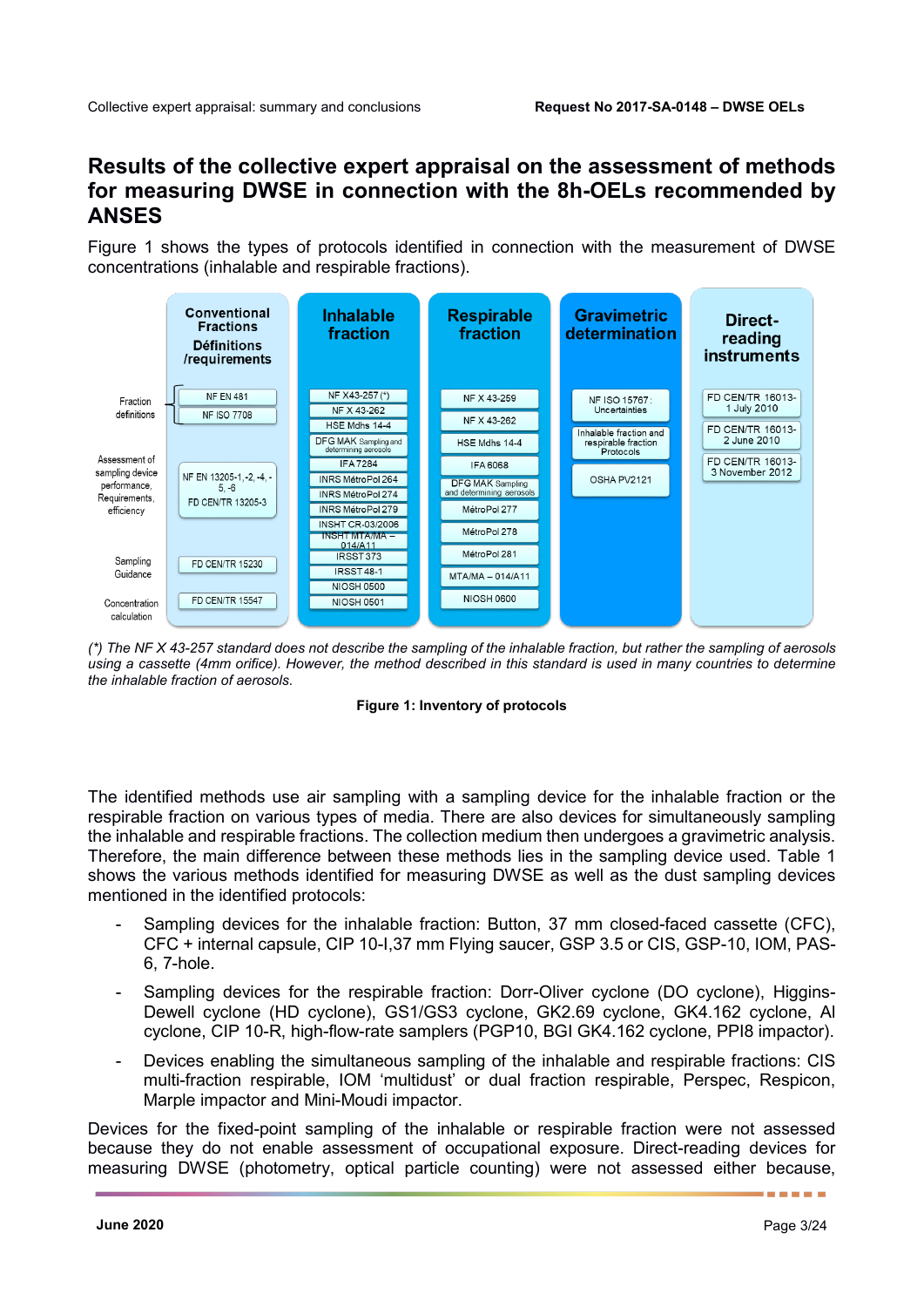although they enable the near-instant monitoring of concentrations as well as the monitoring of particle size distributions, they currently have limitations that keep them from being used for monitoring compliance with a regulatory OEL, in particular the need for additional calculations to estimate mean exposure for comparison with an OEL.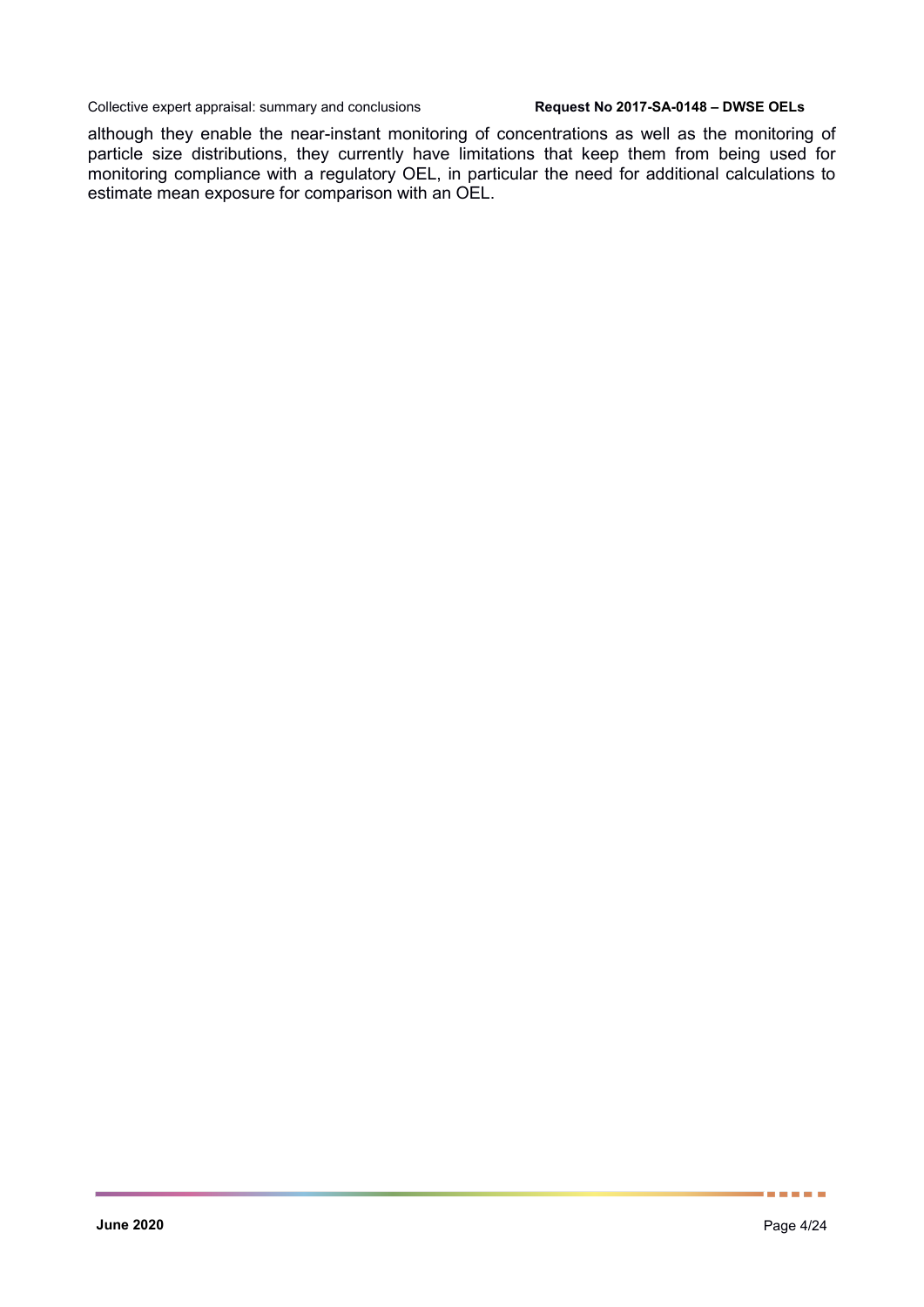|                                | <b>Sampling device</b>                                                                                                                        | <b>Fraction of</b><br><b>interest</b>                 | <b>Sampling medium</b>                                                                                                                                                                  | <b>Sampling</b><br>flow rate<br>$(L.min-1)$                                                   | <b>Protocols</b>                                                                                                                                     |                   |
|--------------------------------|-----------------------------------------------------------------------------------------------------------------------------------------------|-------------------------------------------------------|-----------------------------------------------------------------------------------------------------------------------------------------------------------------------------------------|-----------------------------------------------------------------------------------------------|------------------------------------------------------------------------------------------------------------------------------------------------------|-------------------|
|                                | <b>Button</b>                                                                                                                                 | Inhalable                                             | 25 mm diameter PVC or EC<br>membrane                                                                                                                                                    | $\overline{4}$                                                                                | FD CEN/TR 15230, HSE MDHS 14-4, INSHT<br>CR 003 A06, INSHT MTA/MA 014/A11                                                                            |                   |
|                                | 37 mm closed-faced<br>cassette (CFC)                                                                                                          | Inhalable<br><b>Total fraction</b><br>(US-<br>Canada) | 37 mm PVC membrane, glass fibre<br>or quartz fibre filters, mixed<br>cellulose ester (MCE), Teflon<br>membrane                                                                          | 1 to 2                                                                                        | INRS MétroPol M-274 + INRS MétroPol closed<br>cassette, NIOSH 0500, IRSST 48-1, NF X43-<br>257                                                       |                   |
|                                | 37 mm PVC membrane (2 to 5<br>CFC and internal<br>µm), sealed to a PVC capsule<br>Inhalable<br>Capsule sealed to an EC<br>capsule<br>membrane |                                                       | 1 to 2                                                                                                                                                                                  | NIOSH 0501, INRS MétroPol M-274, INRS<br>MétroPol cassette, NF X43-257                        |                                                                                                                                                      |                   |
|                                | CIP 10-I V.1 or V.2                                                                                                                           | Inhalable                                             | Polyurethane foam                                                                                                                                                                       | 10                                                                                            | INRS MétroPol M-279, INRS MétroPol M-281,<br>INRS MétroPol CIP 10, FD CEN/TR 15230,<br>INSHT CR-03/2006, INSHT MTA/MA 014/A11                        |                   |
| 37 mm flying saucer            |                                                                                                                                               | Inhalable                                             | 37 mm PVC membrane                                                                                                                                                                      | $\overline{2}$                                                                                | OSHA PV 2121                                                                                                                                         |                   |
|                                | GSP-3.5 <sup>1</sup> or CIS                                                                                                                   | Inhalable                                             | 37 mm glass fibre filter                                                                                                                                                                | 3.5                                                                                           | HSE MDHS 14/4, INSHT CR-03/2006, INSHT<br>MTA/MA 014/A11, FD CEN/TR 15230, BIA<br>7284, DFG MAK sampling aerosols                                    |                   |
|                                | GSP- $102$                                                                                                                                    | Inhalable                                             | 37 mm glass fibre filter                                                                                                                                                                | INSHT MTA/MA 014/A11, BIA 7284, FD<br>10<br><b>CEN/TR 15230</b>                               |                                                                                                                                                      |                   |
| <b>IOM</b>                     |                                                                                                                                               | Inhalable                                             | 25 mm diameter filter + filter holder<br>(made of conductive plastic or<br>stainless steel)<br>Glass fibre filters, cellulose ester<br>(CE), PVC, polycarbonate or<br>gelatine membrane | $\overline{2}$                                                                                | HSE MDHS 14/4, FD CEN/TR 15230, INSHT<br>CR-03/2006, INSHT MTA/MA 014/A11<br><b>IRSST MA-373</b>                                                     |                   |
| PAS-6                          |                                                                                                                                               | Inhalable                                             | 25 mm filter                                                                                                                                                                            | $\overline{2}$                                                                                | FD CEN/TR 15230, INSHT CR 003 A06, INSHT<br>MTA/MA 014/A11                                                                                           |                   |
| 7-hole (or multi-<br>orifice)  |                                                                                                                                               | Inhalable                                             | 25 mm filter                                                                                                                                                                            | $\overline{2}$                                                                                | HSE MDHS 14/4                                                                                                                                        |                   |
| DO cyclone                     |                                                                                                                                               | Respirable                                            | 37 mm (5 µm) PVC membrane, 37<br>mm glass fibre or quartz fibre filters Optimised:                                                                                                      | 1.7<br>1.5                                                                                    | MétroPol 278, INSHT MTA-MA 014-A11, OSHA<br>PV2121, NIOSH 0600, FD CEN/TR 15230<br>Lidén & Kenny (1993), Görner et al., 2001,<br>Gautam et al., 1997 |                   |
|                                |                                                                                                                                               |                                                       |                                                                                                                                                                                         | 10                                                                                            | DFG MAK, IFA 6065                                                                                                                                    |                   |
| Higgins-<br>Dewell<br>cyclones | <b>FSP 10</b>                                                                                                                                 |                                                       | Respirable                                                                                                                                                                              | 37 mm (8 µm) CE membrane, 37<br>mm (5 µm) PVC membrane, 37<br>mm or 25 mm glass fibre filters | Optimised:<br>11.2                                                                                                                                   | Lee et al. (2010) |
|                                | <b>SIMPEDS</b><br>FSP <sub>2</sub>                                                                                                            |                                                       |                                                                                                                                                                                         | 2.2                                                                                           | NIOSH 0600, HSE MDHS 14-4, FD CEN/TR<br>15230, INSHT MTA-MA 014-A11                                                                                  |                   |
|                                | <b>SKC Plastic</b>                                                                                                                            |                                                       |                                                                                                                                                                                         | 3                                                                                             | SKC Plastic cyclone notice (2019)                                                                                                                    |                   |

### **Table 1: Details of DWSE measurement methods**

<span id="page-5-0"></span><sup>1</sup> Sometimes also denoted PGP-GSP (FD CEN/TR 15230)

<span id="page-5-1"></span><sup>2</sup> Also denoted PGP-GSP10 (FD CEN/TR 15230)

-

......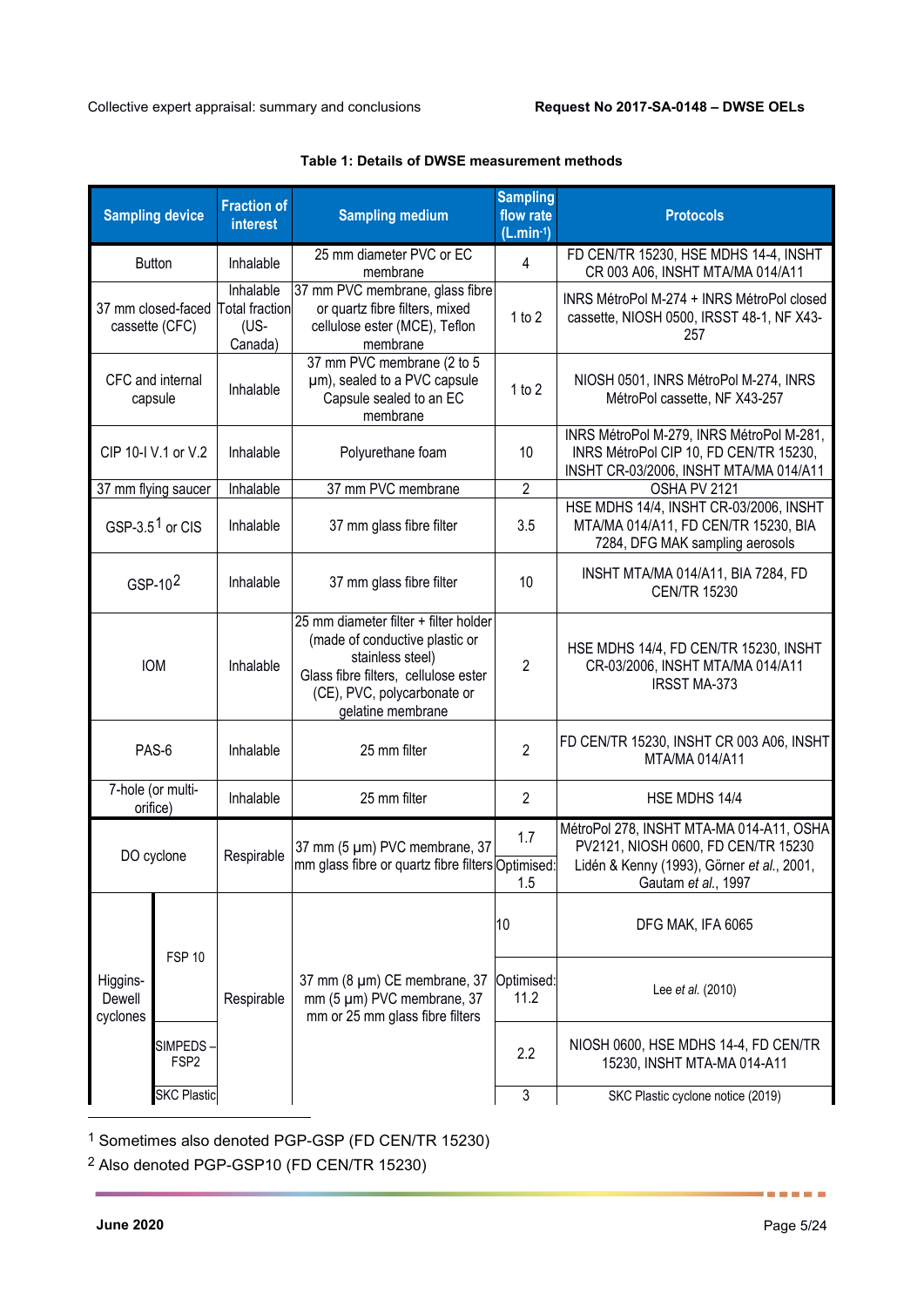| <b>Sampling device</b>                                                                                      | <b>Fraction of</b><br><b>interest</b>   | <b>Sampling medium</b>                                                                                                         | <b>Sampling</b><br>flow rate<br>$(L.min-1)$                     | <b>Protocols</b>                                                         |
|-------------------------------------------------------------------------------------------------------------|-----------------------------------------|--------------------------------------------------------------------------------------------------------------------------------|-----------------------------------------------------------------|--------------------------------------------------------------------------|
| GS1 cyclone                                                                                                 | Respirable                              | 37 mm (8 µm) CE membrane, 37                                                                                                   | 2                                                               | HSE MDHS 14-4, FD CEN/TR 15230, INSHT<br>MTA-MA 014-A11                  |
| GS3 cyclone                                                                                                 | Respirable                              | mm (5 µm) PVC membrane, 37<br>mm or 25 mm glass fibre filters                                                                  | HSE MDHS 14-4, FD CEN/TR 15230, INSHT<br>2.75<br>MTA-MA 014-A11 |                                                                          |
|                                                                                                             |                                         |                                                                                                                                | Optimised:<br>$2.5 - 2.6$                                       |                                                                          |
| GK2.69 cyclone                                                                                              | Respirable                              | 37 mm (8 µm) CE membrane, 37                                                                                                   | 4.2                                                             | HSE MDHS 14-4, FD CEN/TR 15230, INSHT<br>MTA-MA 014-A11                  |
|                                                                                                             |                                         | mm (5 µm) PVC membrane, 37<br>mm glass fibre filters                                                                           | Optimised:<br>4.4                                               | Kenny & Gussman (1997), Lee et al. (2010)                                |
| GK4.162                                                                                                     | Respirable                              |                                                                                                                                | 9                                                               | Thorpe (2011)                                                            |
| Al cyclone                                                                                                  | Respirable                              | 37 mm (5 µm) PVC membrane, 25                                                                                                  | 2.5                                                             | NIOSH 0600, HSE MDHS 14-4, FD CEN/TR<br>15230                            |
|                                                                                                             |                                         | mm glass fibre filter                                                                                                          | 2.67                                                            | Chen et al. (1999)                                                       |
| <b>CIP 10-R</b>                                                                                             | Respirable                              | Polyurethane foam                                                                                                              | 10                                                              | MétroPol 281 + MétroPol Sheet CIP 10, FD<br>CEN/TR 15230, DFG MAK        |
| High-flow-rate<br>samplers (PGP10 <sup>3</sup> ,<br><b>BGI GK4.162</b><br>cyclone, PPI8<br>impactor)        | 37 mm (5.0 µm) PVC filter<br>Respirable |                                                                                                                                | 8 to 10                                                         | HSE MDHS 14-4, FD CEN/TR 15230                                           |
| CIS multi-fraction<br>respirable                                                                            | Inhalable<br>Thoracic<br>Respirable     | 37 mm glass fibre filter +<br>polyurethane foam                                                                                | 3.5                                                             | HSE MDHS 14/4                                                            |
| in the filter holder<br>IOM 'multidust' or<br>Inhalable<br>dual fraction<br>Respirable<br>respirable        |                                         | Polyurethane foam and 25 mm filter<br>Glass fibre filters, cellulose ester<br>(CE), PVC, polycarbonate or<br>gelatine membrane | $\overline{2}$                                                  | FD CEN/TR 15230, HSE MDHS 14/4, INSHT<br>MTA/MA 014/A11                  |
| Perspec                                                                                                     | Inhalable<br>Respirable<br>Thoracic     | 50 mm filter - Specially shaped<br>selectors are used for the various<br>fractions                                             | $\overline{2}$                                                  | FD CEN/TR 15230, Kenny, Aitken et al., 1997,<br>Woehkenberg et al., 1998 |
| Respicon                                                                                                    | Inhalable<br>Thoracic<br>Respirable     | 37 mm glass fibre filter or 37 mm<br>PVC membranes (pore size: 5.0<br>µm)                                                      | 3.11                                                            | FD CEN/TR 15230, HSE MDHS 14/4, INSHT<br>MTA/MA 014/A11<br>TSI brochure  |
| Inhalable<br>Marple impactor<br>Thoracic<br>Different types of filters<br>Mini-Moudi impactor<br>Respirable |                                         | 2<br>2                                                                                                                         | HSE MDHS 14-4                                                   |                                                                          |

......

<span id="page-6-0"></span> <sup>3</sup> Also denoted PGP-FSP10 (FD CEN/TR 15230)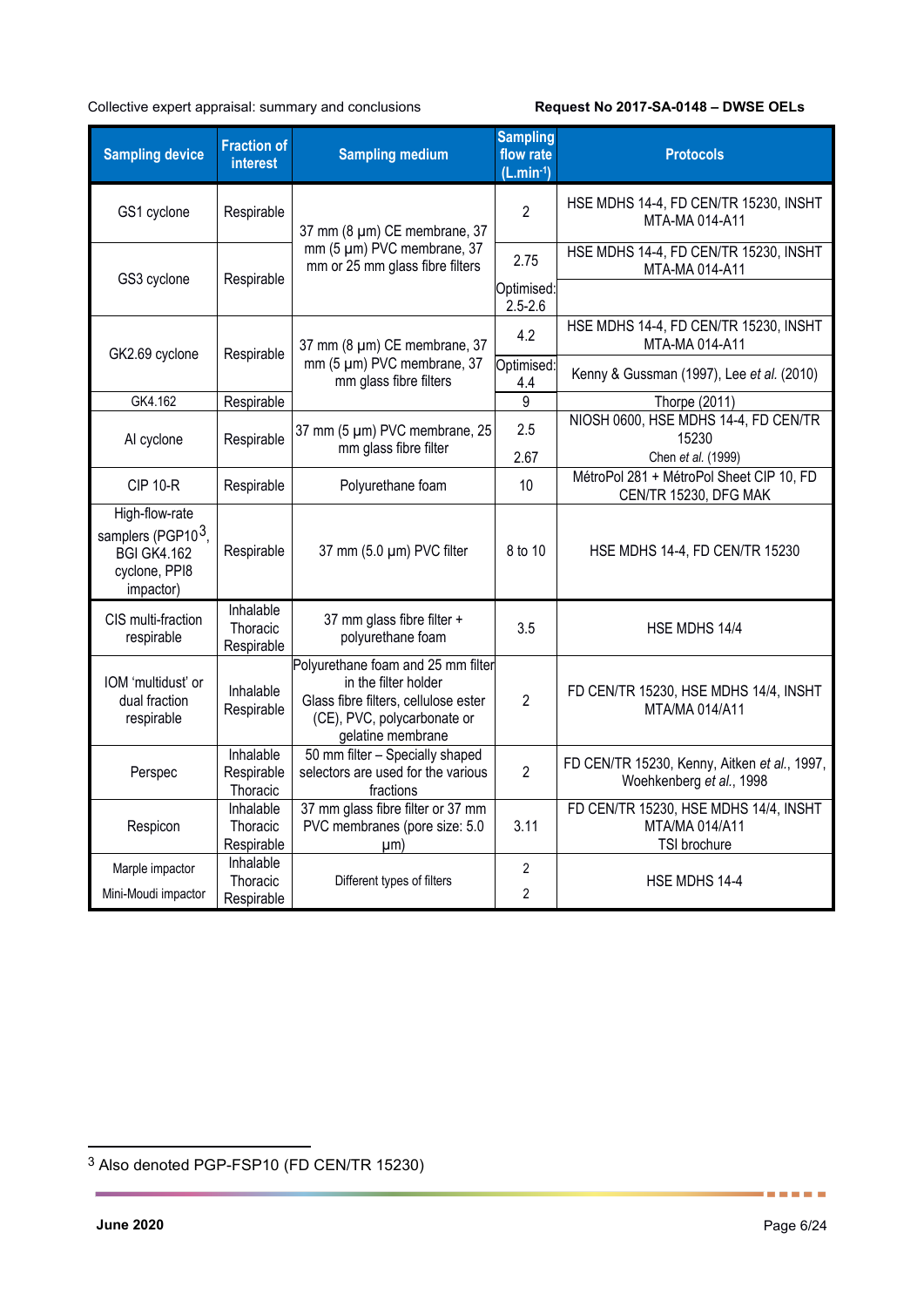### **Preliminary remarks:**

Concerning the assessment of sampling efficiency with regard to the conventional inhalable and respirable fractions:

- not all of the necessary information is available in the protocols or the literature. The overall bias across the entire particle size range of interest is often not provided; however, for certain sampling devices, it was possible to calculate biases for various particle size classes;
- **to evaluate the available data, a qualitative analysis of bias was therefore undertaken, considering an arbitrary value ± 25% to assess deviations from the conventional curve and classify sampling devices based on experimental laboratory studies;**
- the influence of certain parameters on sampling efficiency (wind speeds, especially low wind speeds frequently encountered in workplace atmospheres ( $v < 0.5$  m·s<sup>-1</sup>), electric charge of the aerosol, deposition on walls, orientation of the device) was also discussed, whereas the influence of other parameters (composition of the aerosol, inter-specimen variability, surface treatment, etc.) was not assessed due to a lack of data;
- the conventional inhalable fraction was determined for relatively high wind speeds (up to 4 m·s-1 ). Since the wind speeds currently encountered in indoor workplaces are much lower (generally below 0.3 m·s-1 ; Baldwin *et al.*, 1998), several authors have attempted to define inhalability in calm air (Aitken *et al.*, 1999, Sleeth *et al.*, 2011). However, this has not been covered by any convention and is not currently standardised. Therefore, the various sampling devices were only assessed with regard to the conventional inhalable fraction, regardless of the wind speed at which they were tested.

Concerning the gravimetric analysis:

- the media that are most commonly used for air sampling in the workplace and associated with the identified sampling devices for the inhalable and respirable fractions are: quartz fibre or glass fibre filters (depth filters), acetate or mixed cellulose ester (CE) membranes, PVC membranes, cups for CIP 10 (polyurethane foam), IOM cassettes, capsules sealed to a membrane, or PTFE (Teflon®) membranes. The latter were excluded from this expert appraisal because they are highly sensitive to electrostatic charges (DFG MAK sampling aerosols). Moreover, this type of membrane is insoluble, which can be problematic when the analysis of the collected dust requires the medium to be dissolved. The composition of membrane-sealed capsules can vary (made fully of cellulose ester, fully of PVC, or with a PVC capsule and a cellulose ester membrane);
- the limits of quantification taken into account (data from the identified protocols and additional literature queries) for the assessment of performance should be considered as providing orders of magnitude since, for the same medium, these values depend not only on criteria such as the environmental conditions, the sensitivity of the balance, etc., but also on the sampling time, the suppliers of the media, and even the batches used;
- the approximate maximum mass that can be deposited on media depending on their nature and size was determined based on the retention index<sup>[4](#page-7-0)</sup> available in the identified protocols.

### **Results of the assessment of measurement methods for DWSE – inhalable fraction**

Summary on the performance of sampling devices with regard to the inhalable convention

<span id="page-7-0"></span> <sup>4</sup> Retention index: areal density of material collected on a filter that should not be exceeded to limit impact losses of material, during transport for example.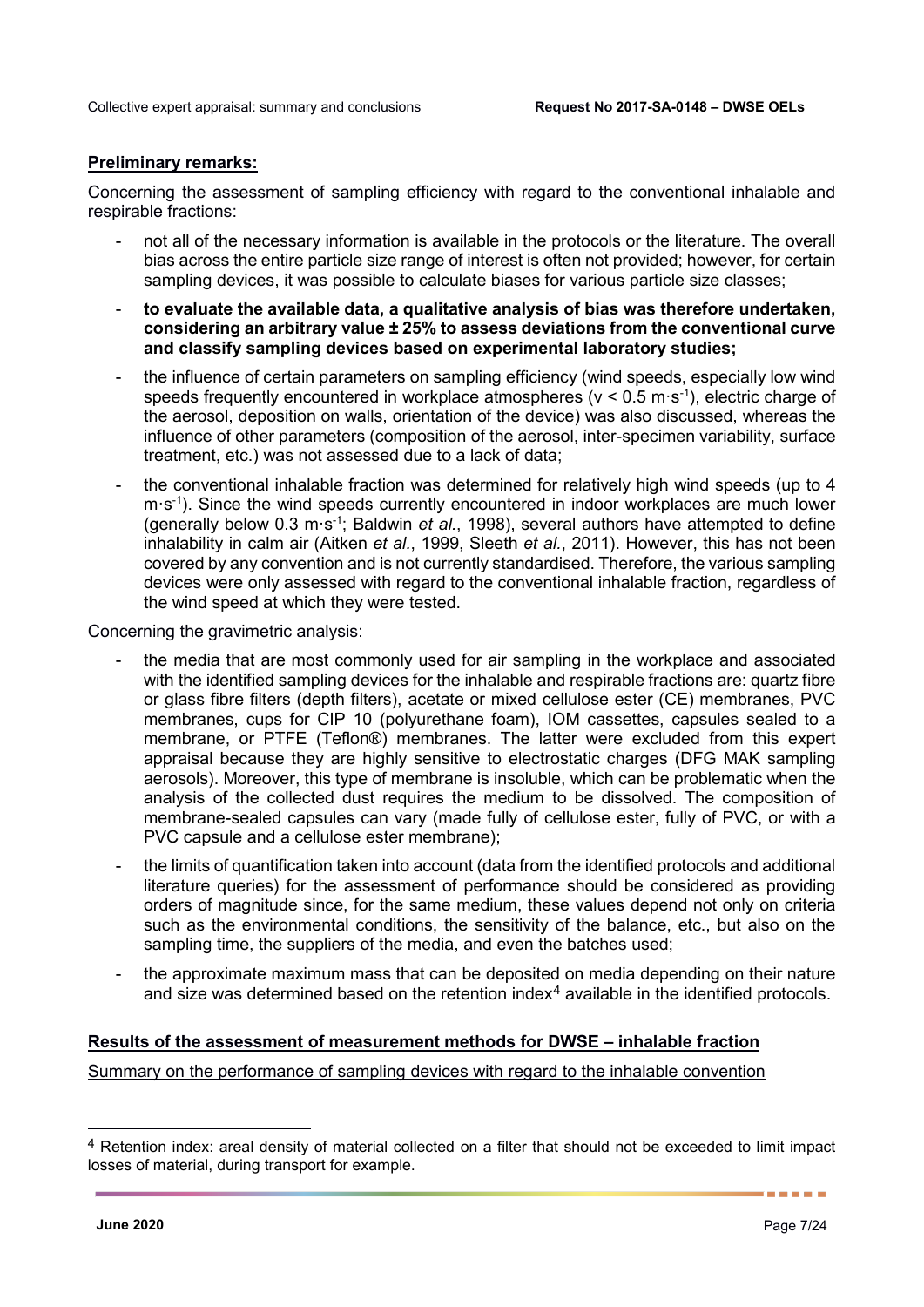At wind speeds of around  $0.5 \text{ m} \cdot \text{s}^{-1}$  or lower (the most common scenario in workplace atmospheres (Baldwin *et al.*, 1998)):

- IOM, Button and 7-hole overestimated the conventional fraction;
- CFC alone underestimated the conventional fraction starting at 20-30 µm;
- CFC + internal capsule, GSP/CIS, CIP 10-I-V2 and PAS-6 underestimated the conventional fraction starting at around 40-50 µm;
- the sensitivity of IOM, Button, CFC, 7-hole and GSP to their orientation with respect to the airflow direction (facing, perpendicular or opposite) was studied and, regardless of the device, a 90° or 180° orientation reduced capture efficiency and led to under-sampling with regard to the conventional fraction. CFC was also highly sensitive to the device's inlet inclination: a 45 to 90° downward inclination, even when CFC was oriented to face the airflow, resulted in lower capture efficiency than when the inlet was horizontal;
- the lower the wind speed:
	- $\circ$  the greater the increase in sampling efficiency for IOM. Button and GSP, resulting in greater over-sampling, as well as for CFC + internal capsule, resulting in a lower negative bias compared with the conventional curve;
	- o and the greater the decrease in sampling efficiency for CIP 10-I-V2 and CFC alone, resulting in a higher negative bias compared with the conventional curve.

The sampling efficiency of PAS-6 was not studied for wind speeds below 0.5 m·s<sup>-1</sup>, nor was the effect of orientation regardless of wind speed.

At higher wind speeds (1 to 4 m·s<sup>-1</sup>):

in studies using rotating manikins or averaging the results according to the various orientations, a decrease in sampling efficiency was observed for IOM, 7-hole, GSP and CFC alone. However, when these devices were oriented to face the airflow, they showed an increase in sampling efficiency, with the exception of CFC alone. The sampling efficiency of CFC  $+$  internal capsule was not studied for wind speeds above 0.5 m $\cdot$ s<sup>-1</sup>. Concerning CIP 10-I-V2, its sampling efficiency was better at a speed of 1 m.s-1 than in calm air (the bias compared with the convention decreased). Button underestimated the conventional fraction;

Regardless of the study, CFC alone was the device that had the highest under-sampling biases compared with the inhalable convention for particle sizes above 20-30 µm, with a negative bias below -25%.

The sampling efficiency of Button was less dependent on wind speed than for IOM, CFC alone and GSP. This efficiency was relatively similar to that of IOM.

Due to a lack of validation data, the "flying saucer" device was not assessed for the sampling of the inhalable fraction.

### Summary on the gravimetric analysis

PVC membranes and quartz fibre filters were the most suitable sampling media and were almost systematically able to reach 0.1\*8h-OEL for the entire range of LQ values considered, regardless of the membrane diameter and the flow rates used, and thus regardless of the sampling device.

Due to the retention coefficient of PVC membranes and quartz fibre filters, only devices with a sampling rate of 1 to 2 L·min<sup>-1</sup>, i.e. IOM, CFC and CFC + internal capsule, can be used for 8h

a sa san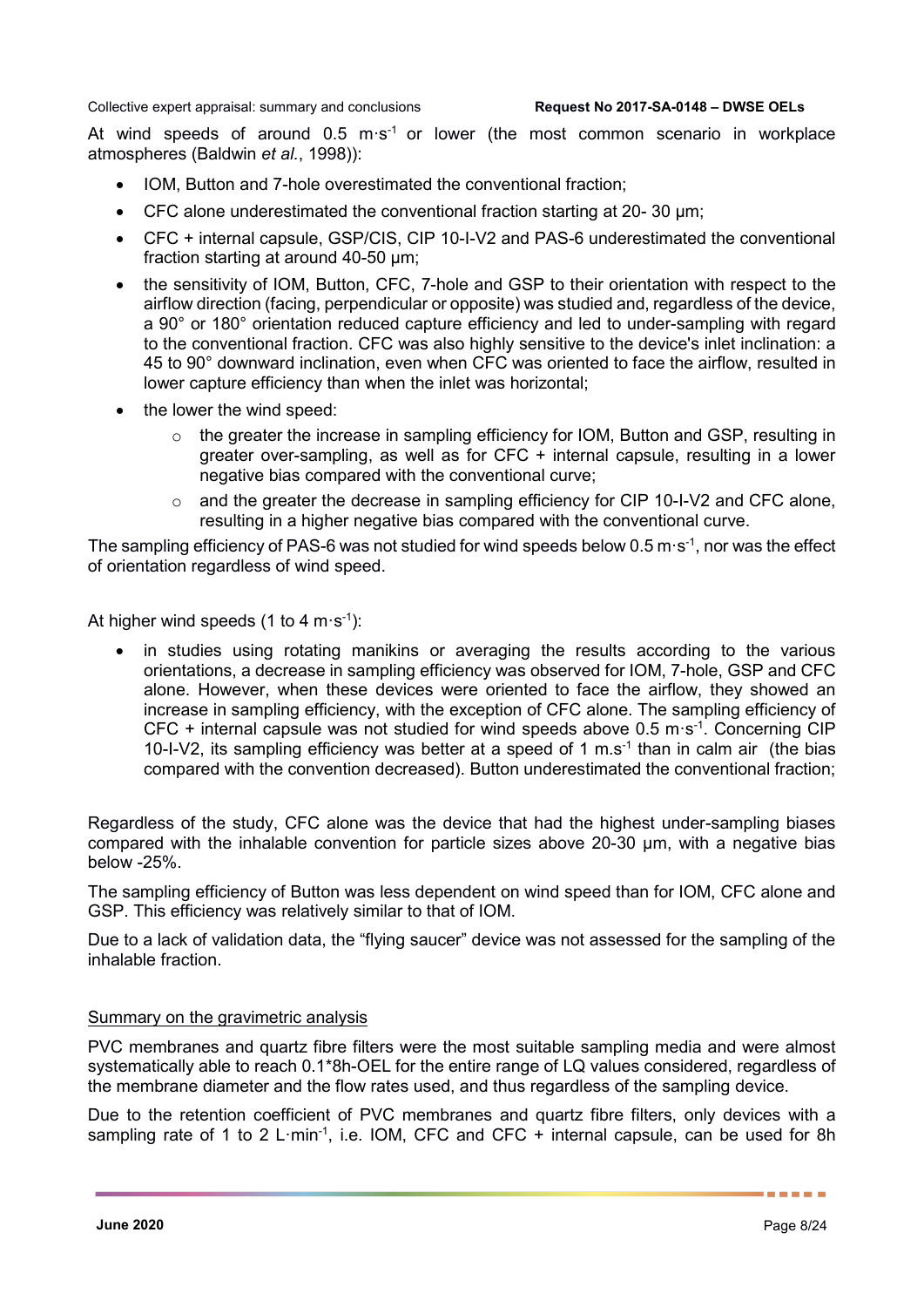sampling at 2\*8h-OEL. For devices with a rate of 3.5 or 4 L $\cdot$ min<sup>-1</sup> (GSP, CIS and Button), it will be necessary to take two 4h samples.

CIP 10 can also be used to take 8h samples at 10 L $\cdot$ min $^{-1}$ .

It should be noted that PVC membranes are electrostatic under certain conditions. Appropriate corrections are therefore necessary (blank weighings).

In general, CE membranes are unable to reach the range of 0.1 to 2 times the 8h-OEL except when used with CFC + internal capsule at  $2$  L·min<sup>-1</sup>.

Quartz and glass fibre filters should not be favoured for a gravimetric analysis due to "degradation" (fibre losses during handling), except when used with IOM and when the IOM cassette + filter are weighed together.

### **Results of the assessment of measurement methods for DWSE – respirable fraction**

Summary on the performance of sampling devices with regard to the respirable convention

Most of the experimental studies assessed these devices with aerosols with particle sizes of up to around 10  $\mu$ m and for wind speeds ranging from 0.15 to 4 m·s<sup>-1</sup>.

At calm wind speeds (of around  $0.5 \text{ m} \cdot \text{s}^{-1}$  or lower):

- DO, HD and GK cyclone devices overestimated the conventional fraction for particle diameters below 4 µm and underestimated the conventional fraction for particle diameters above 4 um:
- CIP 10-R underestimated the conventional fraction for particle diameters below 2  $\mu$ m;
- there are no experimental studies in calm air for the GS3 cyclone.

At higher wind speeds (1 to 4 m·s<sup>-1</sup>):

- the sensitivity of the DO cyclone to wind speed and to orientation with respect to airflow (facing, perpendicular or opposite) was studied. The higher the wind speed, the greater the decrease in sampling efficiency for the DO cyclone, resulting in a higher negative bias compared with the conventional curve. 90° and 180° orientations also led to under-sampling of the respirable fraction (lower cut-off diameters and increase in bias);
- the GS3 cyclone, studied only for high wind speeds, showed better efficiency with regard to the respirable fraction and was not sensitive to the device's orientation. The greater the increase in wind speed, the greater the increase in bias, with under-sampling of the respirable fraction;
- there are no experimental studies at high wind speeds for HD and GK cyclones and the CIP 10-R device.

The effects of deposition on walls and electrostatic charges were studied for DO and GS cyclones. The DO cyclone was highly sensitive to these factors and led to a lower capture efficiency.

Performance in terms of the cut-off diameters of 15 sampling devices, 11 of which used cyclones, was assessed in calm air for polydisperse coal dust (Görner *et al*., 2001). The authors showed that ± 1 µm for the 50% cut-off diameter (D50) could be reasonably accepted and that the D50 could be improved by adapting the pump flow rate for most of the devices. However, the lower the flow rate, the harder it was to adapt it. They recommended the systematic use of bias and accuracy maps to be able to estimate over- or under-sampling.

### Summary on the gravimetric analysis

. . . . .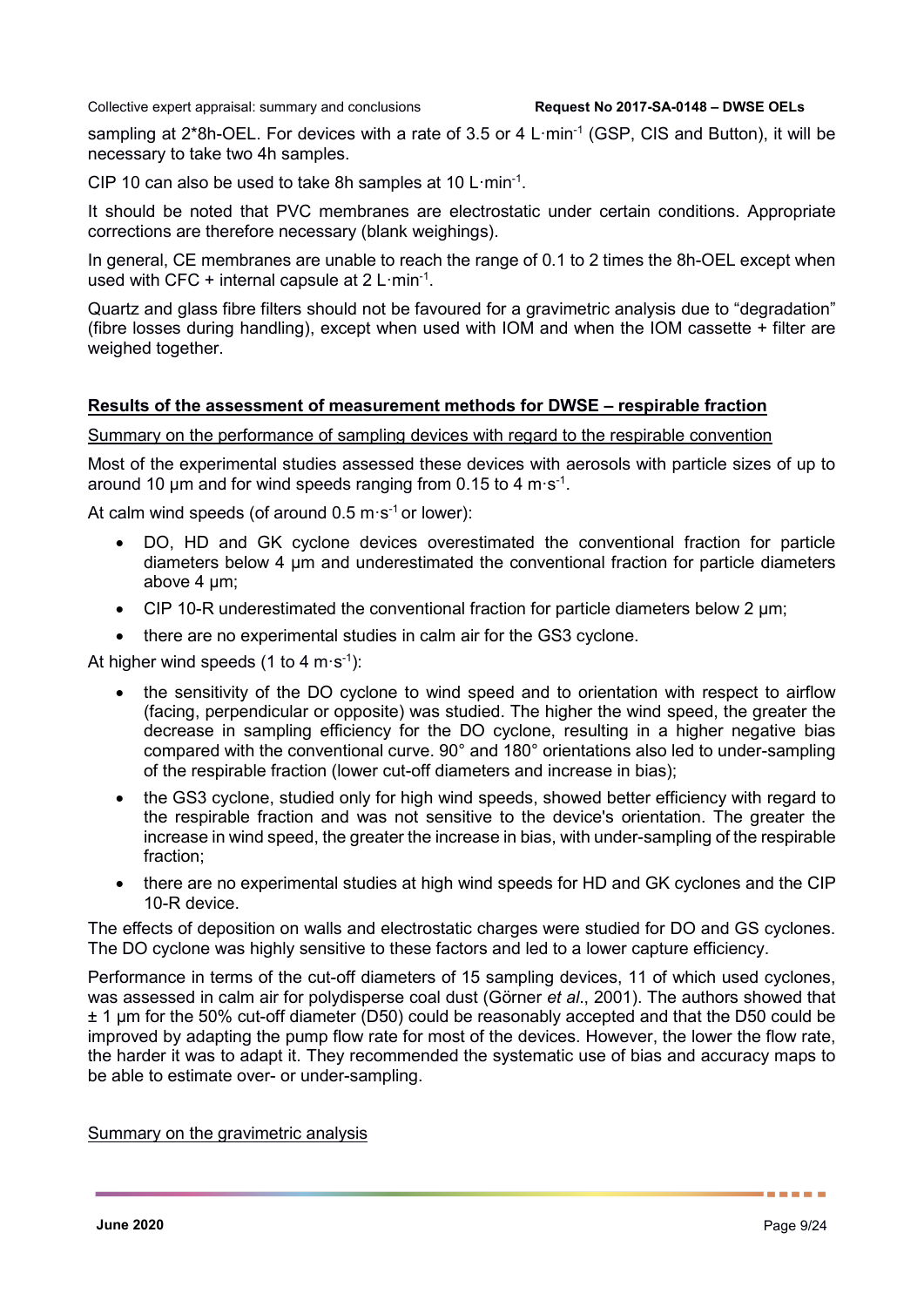PVC media with a diameter of 25 mm were suitable and were almost systematically able to reach 0.1 times the 8h-OEL for the entire range of LQ values and flow rates considered. The sole exception was for flow rates of 1.5 and 1.7 L·min<sup>-1</sup>. However, these LQ values are relatively old and depend on the weighing conditions. Since they are very close to one-tenth of the 8h-OEL, they should be optimised to reach this threshold.

PVC membranes with a 37 mm diameter as well as glass or quartz fibre filters (25 or 37 mm diameter) were suitable when the lower limit of the range of LQ values considered was taken into account. Quartz or glass fibre filters should not be favoured for a gravimetric analysis due to their sensitivity to "degradation" (fibre loss during handling).

Concerning PU foams and CE membranes, the limit of quantification was unable to reach one-tenth of the 8h-OEL.

### **Summary on the efficiency of devices simultaneously sampling the inhalable and respirable fractions**

Only the HSE MDHS 14/4 protocol mentions several devices that are capable of simultaneously measuring several conventional fractions: IOM dual fraction, CIS multi-fraction respirable sampler, and the Respicon, Mini Moudi, Sioutas and Marple impactors.

No experimental studies have assessed the sampling efficiency of these devices with regard to the conventional inhalable and respirable fractions. Therefore, devices that simultaneously sample the inhalable and respirable fractions are not recommended, for measuring either the inhalable or the respirable fraction.

The available data compare several devices with one another.

The IOM dual sampler is sensitive to dustiness, as the D50 mean cut-off diameter varies with the loading of the PU foam upstream of the collection filter.

Multi-stage impactors requiring the weighing of several filters to obtain the respirable fraction involve major uncertainties related to cumulated weighing errors.

The CIS multi-fraction respirable sampler could not be assessed due to a lack of identified studies documenting its performance.

## **Conclusions of the collective expert appraisal**

The measurement of DWSE concentrations for comparison with the inhalable or respirable 8h-OEL involves aerosol sampling followed by a gravimetric analysis.

Various sampling devices for the inhalable fraction and the respirable fraction are described through the identified protocols. The performance of these devices in terms of their collection efficiency with regard to the inhalable and respirable conventions was determined in experimental laboratory studies. Various parameters, in particular the nature of the dust and the environmental conditions (particle size distribution, dust level, wind speed, orientation of the device), influence sampling efficiency with regard to the conventional inhalable and respirable fractions.

*Based on the existing standards and protocols as well as the experimental studies, the various devices show varying degrees of sampling efficiency, which depends on the aerosol particle size and the environmental conditions, in particular wind speed and the orientation of the device.*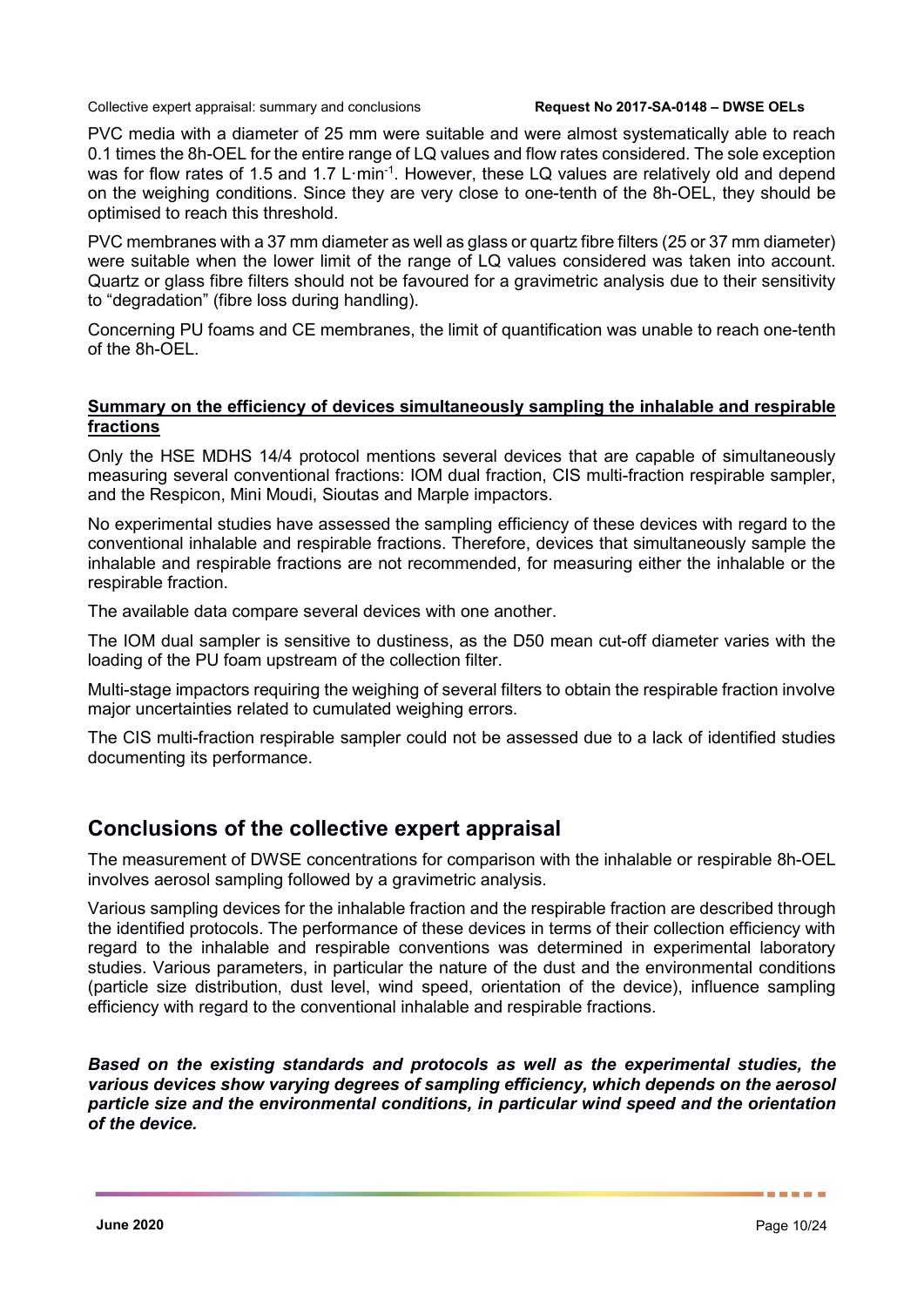*No devices perfectly meet the requirements in terms of sampling efficiency with regard to the conventional inhalable or respirable fractions in all environmental situations and across the entire particle size range of interest.*

### *In the interests of prevention, the CES decided to favour devices that overestimate the conventional fractions in question (and therefore to downgrade those that underestimate these same fractions).*

### **8h-OEL – inhalable fraction:**

Concerning the sampling devices for the inhalable fraction assessed with regard to the "compliance for the conventional inhalable fraction" criterion:

- **CFC alone, PAS-6 and CIP 10-I-V1 are classified in Category 3 and are therefore not recommended for sampling the inhalable fraction.** This is because:
	- o CFC alone, although it is closest to the conventional fraction for aerosols with particle sizes < 20-30 µm, shows major under-sampling starting at 20-30 µm, regardless of the wind speed. It has the highest under-sampling of all the assessed devices. A decrease in sampling efficiency is observed at the lowest wind speeds as well as at those greater than or equal to 1 m·s<sup>-1</sup>. This sampling device is also particularly sensitive to orientation, both horizontally and vertically. Therefore, the collection efficiency of CFC (alone) is not acceptable;
	- $\circ$  the behaviour of PAS-6 with regard to the conventional inhalable fraction at wind speeds below  $0.5 \text{ m} \cdot \text{s}^{-1}$  is not studied, nor is the influence of this device's orientation with respect to airflow on sampling efficiency;
	- o CIP 10-I-V1 underwent design changes aiming to improve its performance. Version 2 has greater sampling efficiency and a lower bias with regard to the conventional inhalable fraction.
- **Button, CFC + internal capsule, CIP 10-I-V2, GSP-3.5, IOM and 7-hole are classified in Category 2 and are recommended for sampling the inhalable fraction.** This is because:
	- o the biases observed in conditions similar to workplace atmospheres (wind speed ≤  $0.5$  m $\cdot$ s<sup>-1</sup>) with regard to the convention are lower than those observed with CFC alone;
	- $\circ$  the underestimation of the conventional fraction starts for larger particle sizes (around 40 to 50 µm for GSP-3.5 and CFC + internal capsule versus 20-30 µm with CFC alone);
	- $\circ$  Button seems to be more accurate and less sensitive to wind speed than the other devices;
	- $\circ$  Button and IOM tend to overestimate the conventional fraction. 7-hole overestimate it in conditions of orientation facing the airflow and at low wind speeds.

**Concerning the gravimetric analysis**, this is not a limiting factor provided that PVC membranes and quartz fibre filters are used for devices other than CIP 10-I-V2, and provided that the weighing recommendations described in Section 4.3.1. of the collective expert appraisal report are followed. **The various sampling devices for the inhalable fraction are all able to cover the range of 0.1 to 2 times the 8h-OEL defined for the inhalable fraction, with 8h sampling or with two successive 4h samplings**. **PVC membranes shall be favoured due to potential fibre loss when handling quartz or glass fibre filters.**

### **8h-OEL – respirable fraction:**

Concerning the sampling devices for the respirable fraction assessed with regard to the "compliance for the conventional fraction" criterion:

. . . . .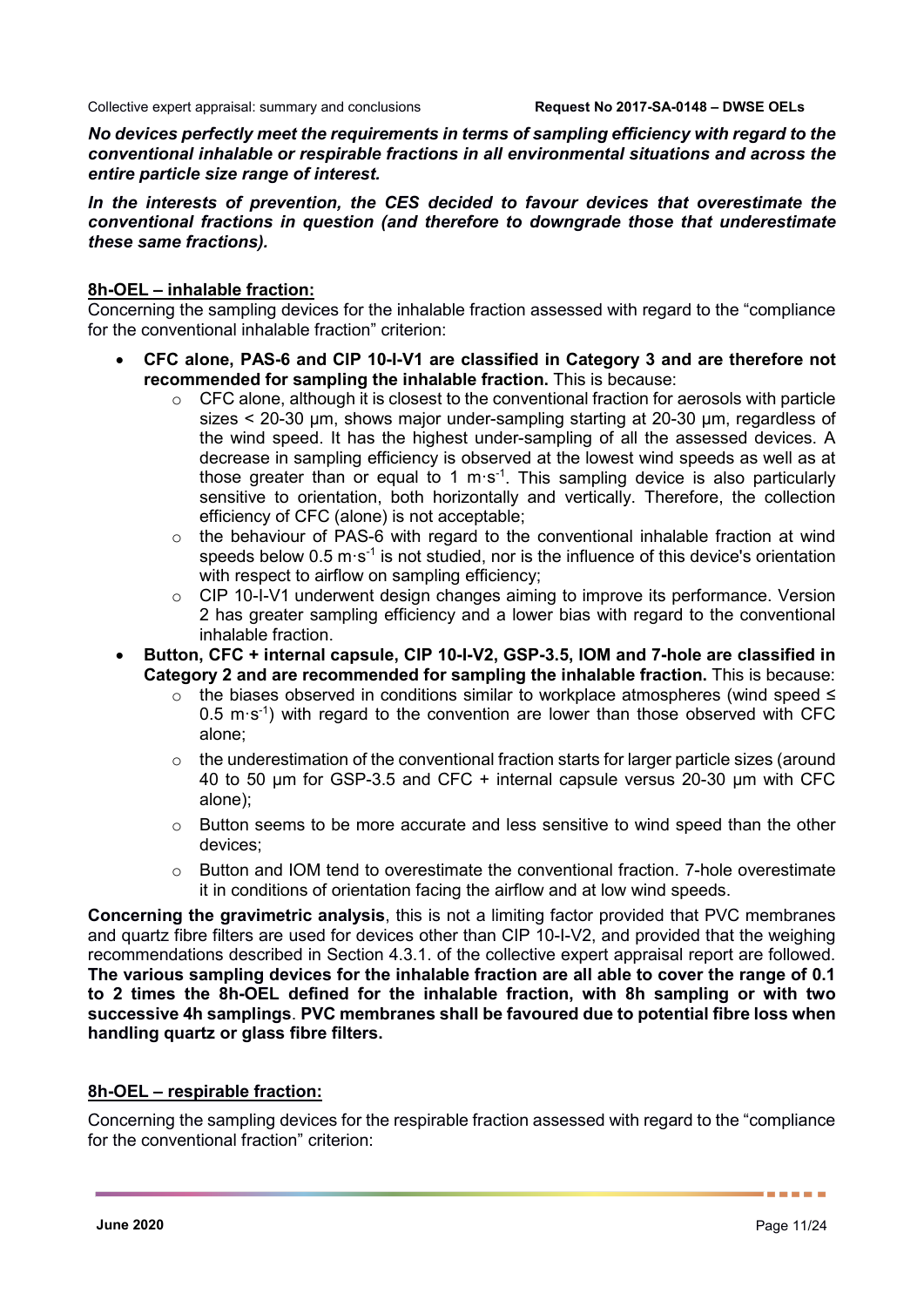- **GS-1 cyclones and the CIP 10-R cup are classified in Category 3 and are therefore not recommended for sampling the respirable fraction**. This is because:
	- $\circ$  the GS-1 device has not undergone experimental studies assessing its performance;
	- $\circ$  CIP10-R has low efficiency for collecting particles with diameters below 2  $\mu$ m.
- **Higgins-Dewell (HD) cyclones, which have different geometries and flow rates, as well as Dorr-Oliver (DO), GK2.69 and 4.162, Al, and GS-3 cyclones, are classified in Category 2 and are recommended for measuring the respirable fraction.** This is because:
	- $\circ$  minor deviations from the conventional curve are observed with overestimation for particles with diameters below 4 µm and underestimation for particles with diameters between 4 and 10 µm;
	- o the most commonly described and used sampling methods rely on cyclones (HD, DO, Al, GS-3). Optimisation of the sampling rate was studied for these devices, for better comparison with the conventional respirable fraction through improved performance and is therefore recommended as part of this expert appraisal;
	- $\circ$  when electrostatic-sensitive cassettes are used, there may be deposits on the walls;
	- o Higgins-Dewell HD (SIMPEDS, FSP2, Casella plastic, SKC plastic cyclone, BGI4L, FSP10) cyclones have not been studied in terms of the orientation of the device, the influence of relative humidity, or the type, concentration and electrostatic charge of the aerosol, unlike the DO cyclone;
	- $\circ$  high-flow-rate cyclone devices (FSP10, GK2.69 and GK4.162) can induce a greater pressure drop and can be more cumbersome due to the higher weight of the sampling pump.

Concerning the gravimetric analysis:

- PVC media with a diameter of 25 mm are suitable and are almost systematically able to reach 0.1 times the 8h-OEL for the entire range of LQ values and flow rates considered. The sole exception is for flow rates of 1.5 and 1.7 L $\cdot$ min<sup>-1</sup>, for which the LQ should be optimised;
- PVC membranes with a 37 mm diameter as well as glass or quartz fibre filters (25 or 37 mm diameter) are suitable when the lower limit of the range of LQ values considered is taken into account;
- quartz or glass fibre filters shall not be favoured for a gravimetric analysis due to their sensitivity to humidity and "degradation" (fibre loss during handling);
- concerning PU foams, the limit of quantification is unable to reach one-tenth of the 8h-OEL.

**Therefore, sampling devices for the respirable fraction are able to cover the range of 0.1 to 2\*8h-OEL, provided that the weighing recommendations described in Section 4.3.1. of the collective expert appraisal report are followed, with 8h sampling or with two successive 4h samplings. Only CIP 10-R is unable to cover 0.1 to 2 times the 8h-OEL defined for the respirable fraction.**

**Concerning devices that simultaneously sample the inhalable and respirable fractions, no experimental studies have assessed their sampling efficiency with regard to the conventional inhalable and respirable fractions. These devices could not be assessed and are therefore classified in Category 3[\(\\*\).](#page-12-0) They are not recommended, for measuring either the inhalable or the respirable fraction.**

<span id="page-12-0"></span> <sup>(\*)</sup> *Sampling devices that cannot be assessed due to a lack of validation data*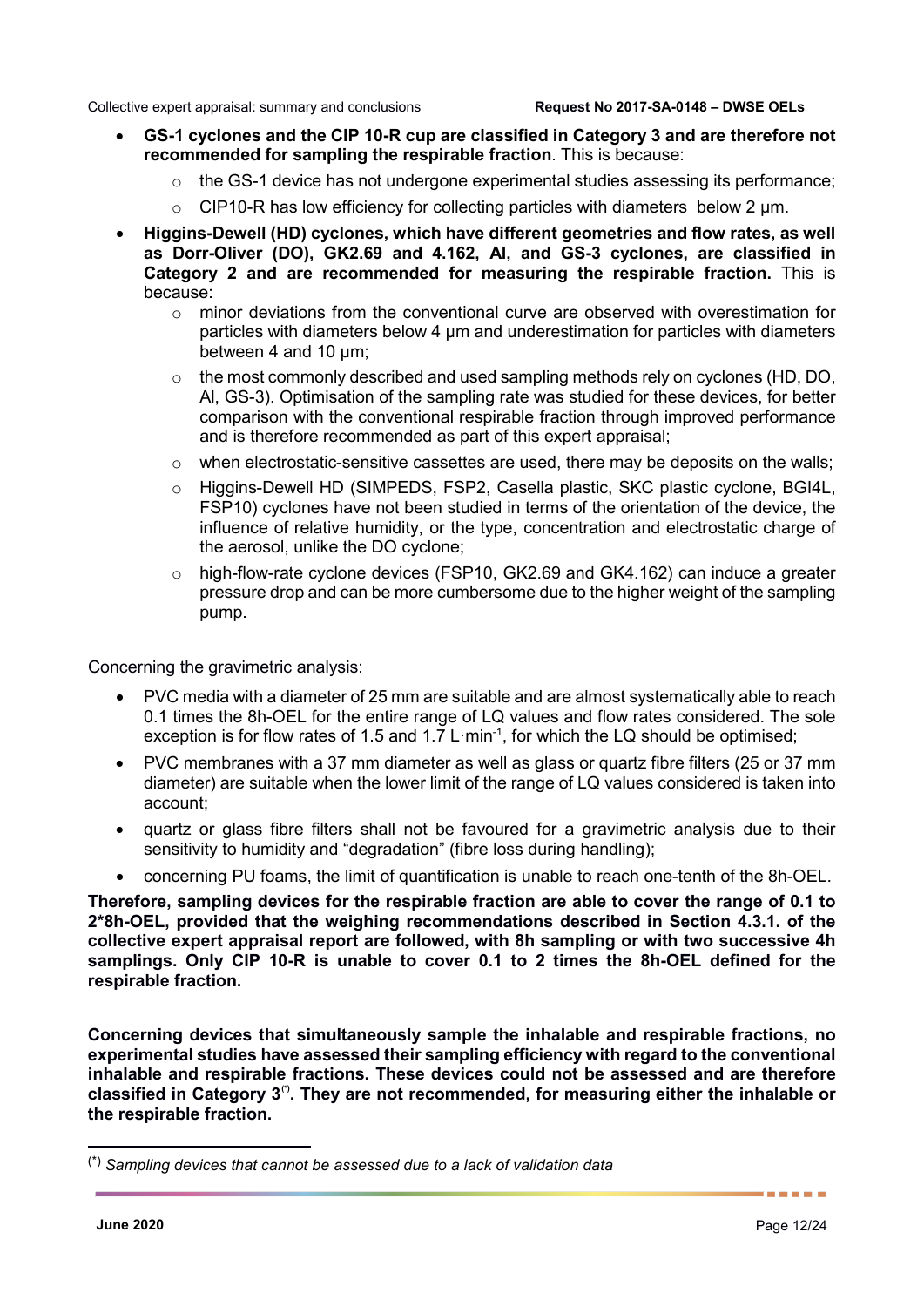**Thus, in light of the data currently available comparing sampling performance with regard to the conventional fractions and of the gravimetric performance assessment, the CES recommends, for measuring DWSE concentrations for comparison with the 8h-OEL values established by the CES, the following sampling devices for the inhalable and respirable fractions, keeping in mind their specific limitations of use stated in the following tables. These measurement methods are classified in Category 2 and considered as indicative and requiring verification of their performance for their intended environment of use.**

......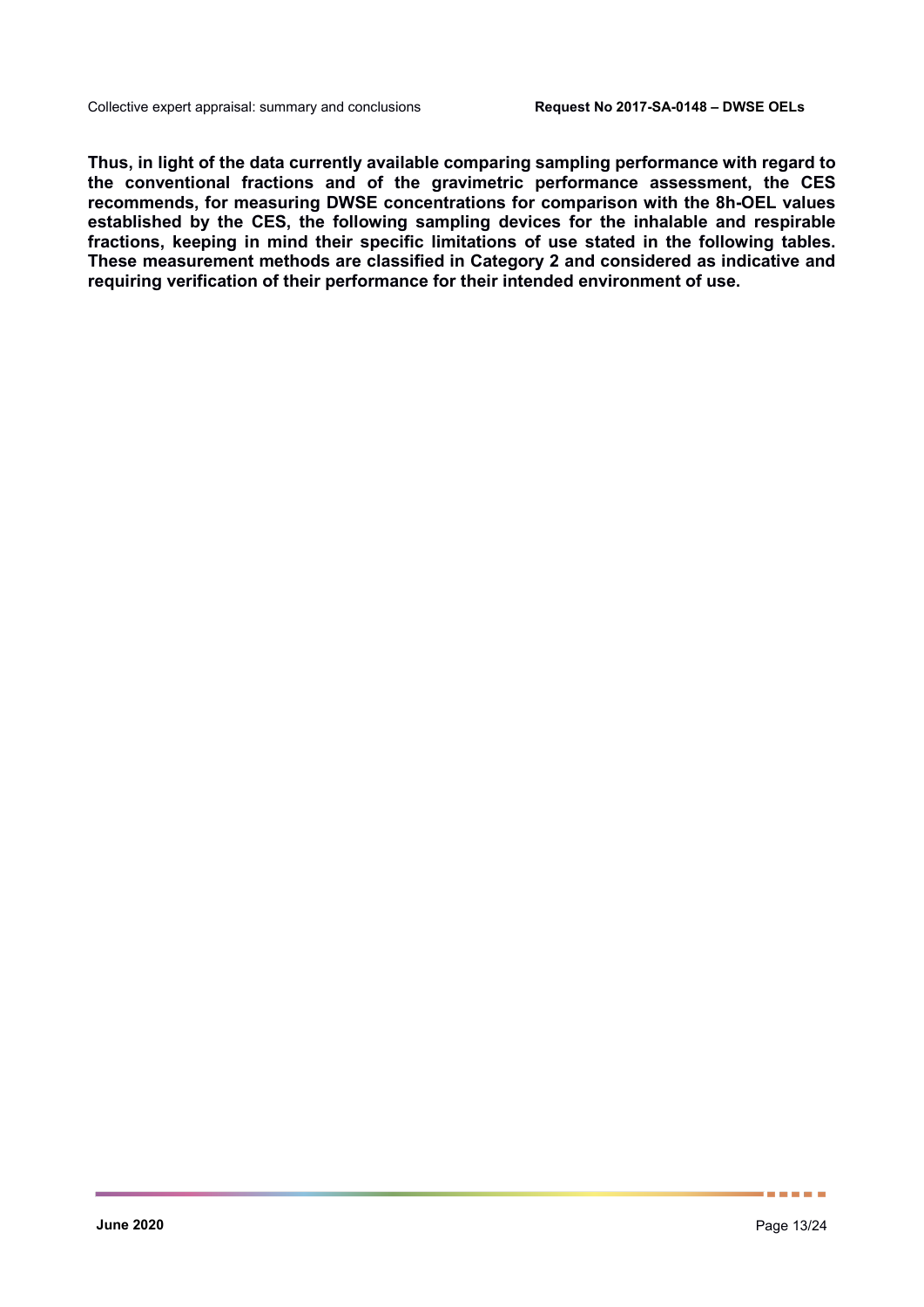| <b>Sampling</b>                | <b>Protocols</b>                                                                                                                                                                                                                                                |                        | <b>Classification</b> |                         |                                                                                                                                                                                                                                                                                                                                                                                               | <b>Recommended</b><br>sampling time to   |  |
|--------------------------------|-----------------------------------------------------------------------------------------------------------------------------------------------------------------------------------------------------------------------------------------------------------------|------------------------|-----------------------|-------------------------|-----------------------------------------------------------------------------------------------------------------------------------------------------------------------------------------------------------------------------------------------------------------------------------------------------------------------------------------------------------------------------------------------|------------------------------------------|--|
| device                         | / References                                                                                                                                                                                                                                                    | Samples <sup>(*)</sup> | <b>Gravimetry</b>     | <b>Global</b><br>method | <b>Limitations</b>                                                                                                                                                                                                                                                                                                                                                                            | cover 0.1 to 2*8h-<br><b>OEL</b>         |  |
| <b>Button</b>                  | <b>FD CEN/TR 15230</b><br>HSE MDHS 14-4,<br>INSHT CR 003<br>A06, INSHT<br>MTA/MA 014/A11<br>Li et al., 2000<br>Aizenberg,<br>Grinshpun et al.,<br>2000b<br>Aizenberg et al.,<br>2001<br>Witschger et al.,<br>2004<br>Görner et al., 2010<br>Sleeth et al., 2012 | $\overline{2}$         | 1B                    | $\overline{2}$          | Greater over-<br>sampling at low<br>wind speeds<br>Slight increase in<br>sampling efficiency<br>at wind speeds $\geq 1$<br>$m·s-1$<br>Gravimetry: use of<br>25 mm PVC filters                                                                                                                                                                                                                 | <b>Need to collect</b><br>two 4h samples |  |
| $CFC +$<br>internal<br>capsule | NIOSH 0501,<br>INRS MétroPol M-<br><b>274, INRS</b><br>MétroPol cassette,<br>NF X43-257<br>Görner et al., 2010                                                                                                                                                  | $\overline{2}$         | 1A                    | $\overline{2}$          | Effect of inclination<br>not studied<br><b>Underestimation</b><br>of the<br>conventional<br>inhalable fraction<br>above 40-50 µm<br>Lower bias<br>compared with the<br>conventional<br>inhalable curve at<br>low wind speeds<br>Sampling efficiency<br>has not been<br>studied for wind<br>speeds $\geq 1 \text{m·s-1}$                                                                       | 8h                                       |  |
| <b>CIP 10-I-V2</b>             | <b>MDHS 14-4</b><br><b>INSHT CR-</b><br>03/2006<br><b>FD CEN/TR 15230</b><br><b>IRSST MA-373</b><br><b>INSHT</b><br>MTA/MA_014_A11<br>Görner et al., 2009<br>Görner et al., 2010                                                                                | $\overline{2}$         | 1A                    | $\overline{2}$          | <b>Underestimation</b><br>of the<br>conventional<br>inhalable fraction<br>above 40-50 µm<br>Decrease in<br>sampling efficiency<br>at low wind speeds<br>(greater<br>underestimation)<br>Increase in<br>sampling efficiency<br>at 1 m·s <sup>-1</sup> (decrease<br>in bias with regard<br>to the conventional<br>inhalable fraction)<br>Gravimetry: one-<br>tenth of the 8h-<br>OEL is reached | 8h                                       |  |

### **Table 2: Methods recommended for measuring DWSE with regard to the 8h-OEL defined for the inhalable fraction**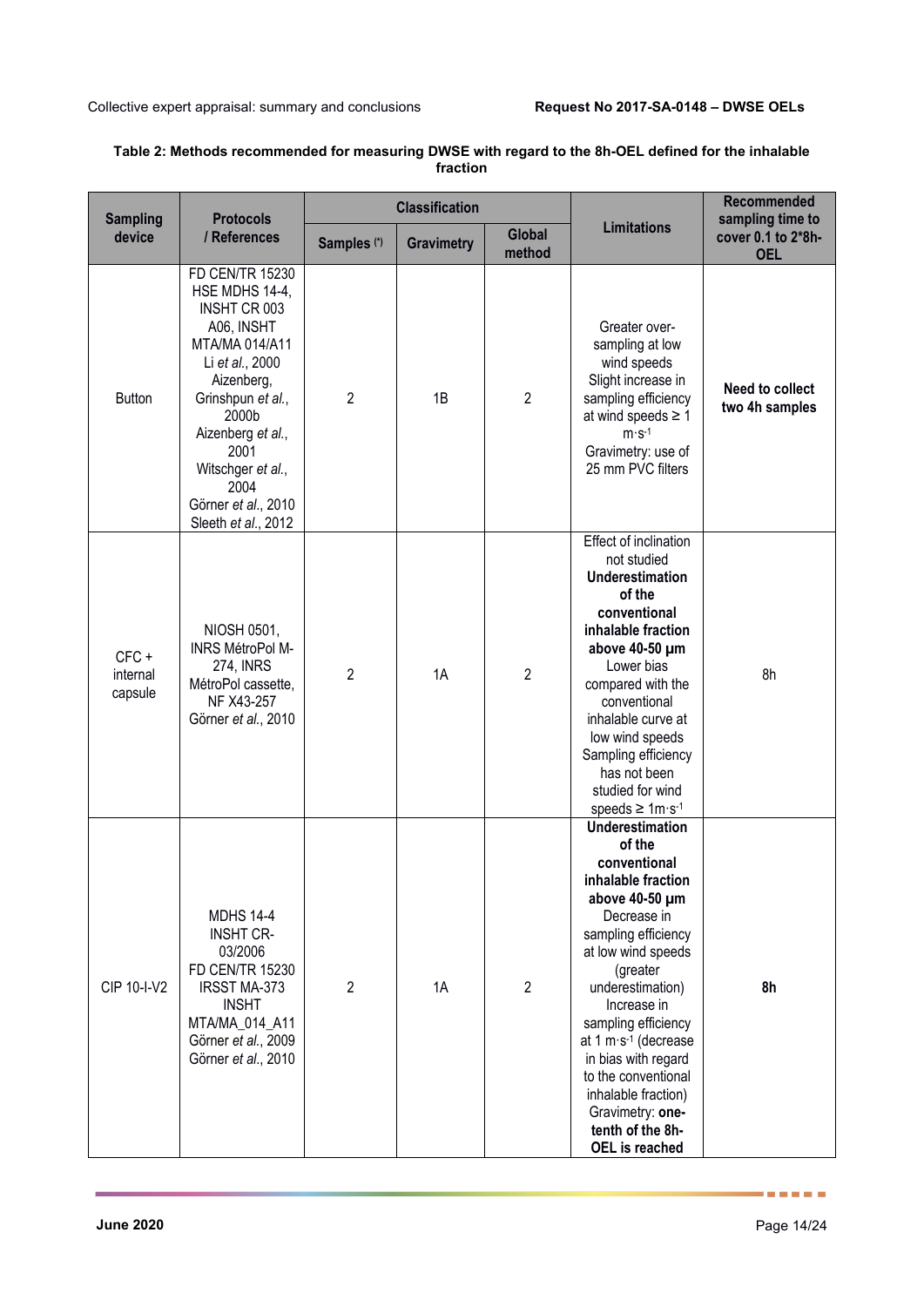| <b>Sampling</b>         | <b>Protocols</b>                                                                                                                                                                                                                                                                                                                                                                                                                              |                        | <b>Classification</b> |                         |                                                                                                                                                                                                                                                                                                                                                                                                                         | <b>Recommended</b><br>sampling time to   |  |
|-------------------------|-----------------------------------------------------------------------------------------------------------------------------------------------------------------------------------------------------------------------------------------------------------------------------------------------------------------------------------------------------------------------------------------------------------------------------------------------|------------------------|-----------------------|-------------------------|-------------------------------------------------------------------------------------------------------------------------------------------------------------------------------------------------------------------------------------------------------------------------------------------------------------------------------------------------------------------------------------------------------------------------|------------------------------------------|--|
| device                  | / References                                                                                                                                                                                                                                                                                                                                                                                                                                  | Samples <sup>(*)</sup> | <b>Gravimetry</b>     | <b>Global</b><br>method | <b>Limitations</b>                                                                                                                                                                                                                                                                                                                                                                                                      | cover 0.1 to 2*8h-<br><b>OEL</b>         |  |
|                         |                                                                                                                                                                                                                                                                                                                                                                                                                                               |                        |                       |                         | with the lower limit<br>of the LQ range                                                                                                                                                                                                                                                                                                                                                                                 |                                          |  |
| GSP-3.5 /<br><b>CIS</b> | <b>BIA 7284</b><br><b>DFG MAK</b><br>sampling and<br>determining<br>aerosols<br>FD CEN/TR 15230<br><b>MDHS 14-4</b><br><b>INSHT CR-</b><br>03/2006<br><b>INSHT</b><br>MTA/MA_014_A11<br>Kenny et al., 1997<br>Li et al., 2000<br>Aizenberg,<br>Grinshpun et al.,<br>2000a<br>Aizenberg,<br>Grinshpun et al.,<br>2000b<br>Aizenberg et al.,<br>2001<br>Sleeth et al., 2012                                                                     | $\overline{2}$         | 1B                    | $\overline{2}$          | <b>Underestimation</b><br>of the<br>conventional<br>inhalable fraction<br>above 40-50 µm<br>Greater over-<br>sampling at low<br>wind speeds<br>At wind speeds $\geq 1$<br>$m·s-1$ , increase or<br>decrease in<br>sampling efficiency<br>depending on the<br>orientation (facing<br>the airflow or<br>averaged)<br>Potentially high<br>deposition on walls<br>for the highest<br>aerodynamic<br>equivalent<br>diameters | <b>Need to collect</b><br>two 4h samples |  |
| <b>IOM</b>              | <b>MDHS 14-4</b><br><b>INSHT CR-</b><br>03/2006<br>FD CEN/TR 15230<br>IRSST MA-373<br><b>INSHT</b><br>MTA/MA 014 A11<br>Kenny, Aitken, et<br>al., 1997<br>Kenny et al., 1999<br>Li et al., 2000<br>Aizenberg,<br>Grinshpun, et al.,<br>2000a<br>Aizenberg,<br>Grinshpun, et al.,<br>2000b<br>Aizenberg et al.,<br>2001<br>Paik et al., 2004<br>Görner et al., 2009<br>Witschger et al.,<br>2004<br>Görner et al., 2010<br>Sleeth et al., 2012 | $\overline{c}$         | 1A                    | $\overline{2}$          | Possible capture of<br>large particles<br>emitted in certain<br>processes via the<br>opening of the<br>device<br>Over-sampling of<br>particles with<br>diameters above 70<br>μm<br>Greater over-<br>sampling at low<br>wind speeds<br>At wind speeds $\geq 1$<br>m·s <sup>-1</sup> , increase or<br>decrease in<br>sampling efficiency<br>depending on the<br>orientation (facing<br>the airflow or<br>averaged)        | 8h                                       |  |
| 7-hole                  | HSE MDHS 14/4<br>Kenny, Aitken, et<br>al., 1997                                                                                                                                                                                                                                                                                                                                                                                               | $\overline{2}$         | 1A                    | $\overline{2}$          | Slight<br>underestimation of<br>the conventional<br>inhalable fraction                                                                                                                                                                                                                                                                                                                                                  | 8h                                       |  |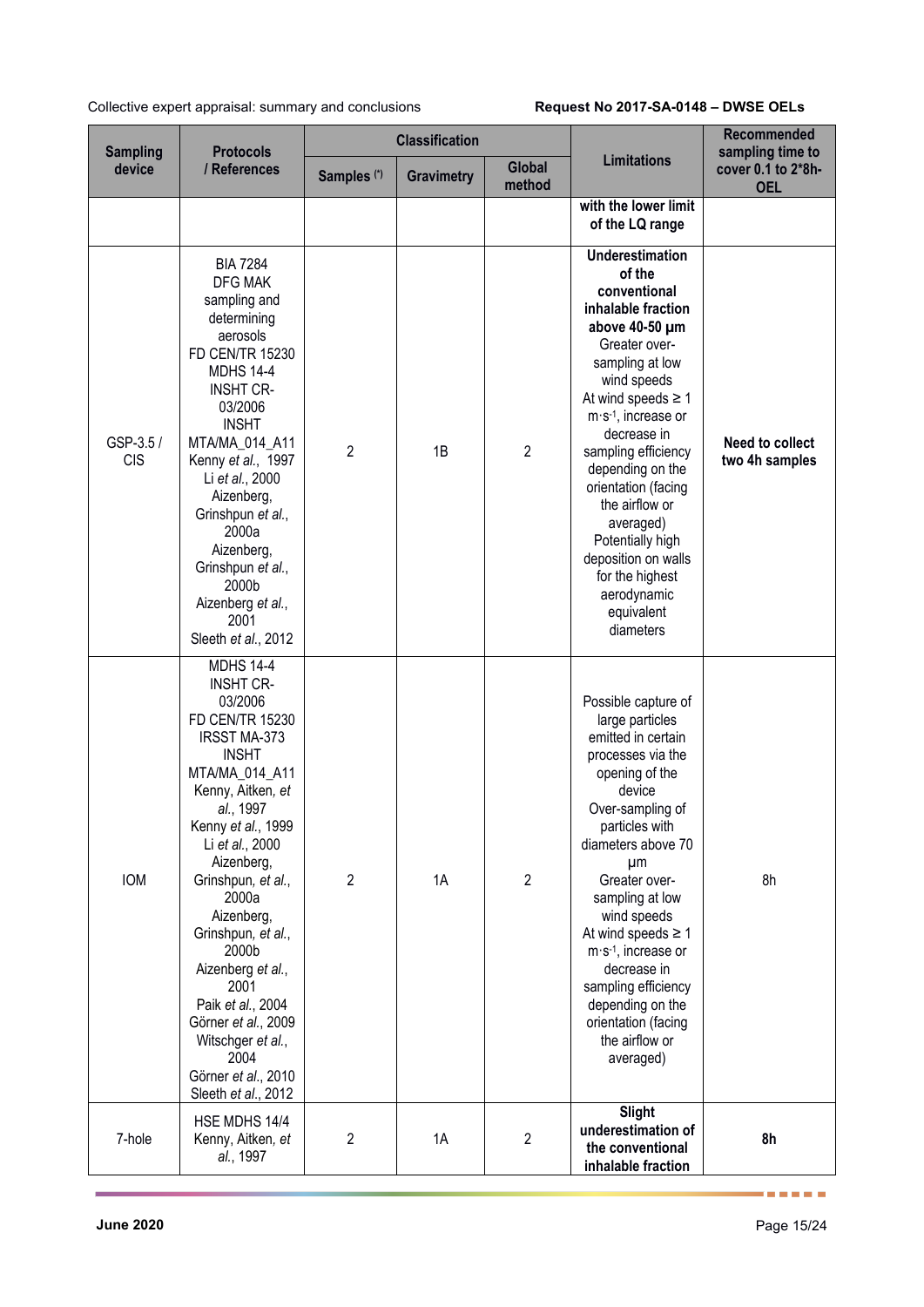| <b>Sampling</b> | <b>Protocols</b>                                                          |                        | <b>Classification</b> |                         |                                                                                                                                           | <b>Recommended</b><br>sampling time to |
|-----------------|---------------------------------------------------------------------------|------------------------|-----------------------|-------------------------|-------------------------------------------------------------------------------------------------------------------------------------------|----------------------------------------|
| device          | / References                                                              | Samples <sup>(*)</sup> | Gravimetry            | <b>Global</b><br>method | <b>Limitations</b>                                                                                                                        | cover 0.1 to 2*8h-<br><b>OEL</b>       |
|                 | Kenny et al., 1999<br>Li et al., 2000                                     |                        |                       |                         | above $30 \mu m$ at 0.5<br>$m·s·1$ but<br>overestimation at<br>lower wind speeds<br>Overestimation<br>when oriented<br>facing the airflow |                                        |
|                 | compliance of the sampling device for the conventional inhalable fraction |                        |                       |                         |                                                                                                                                           |                                        |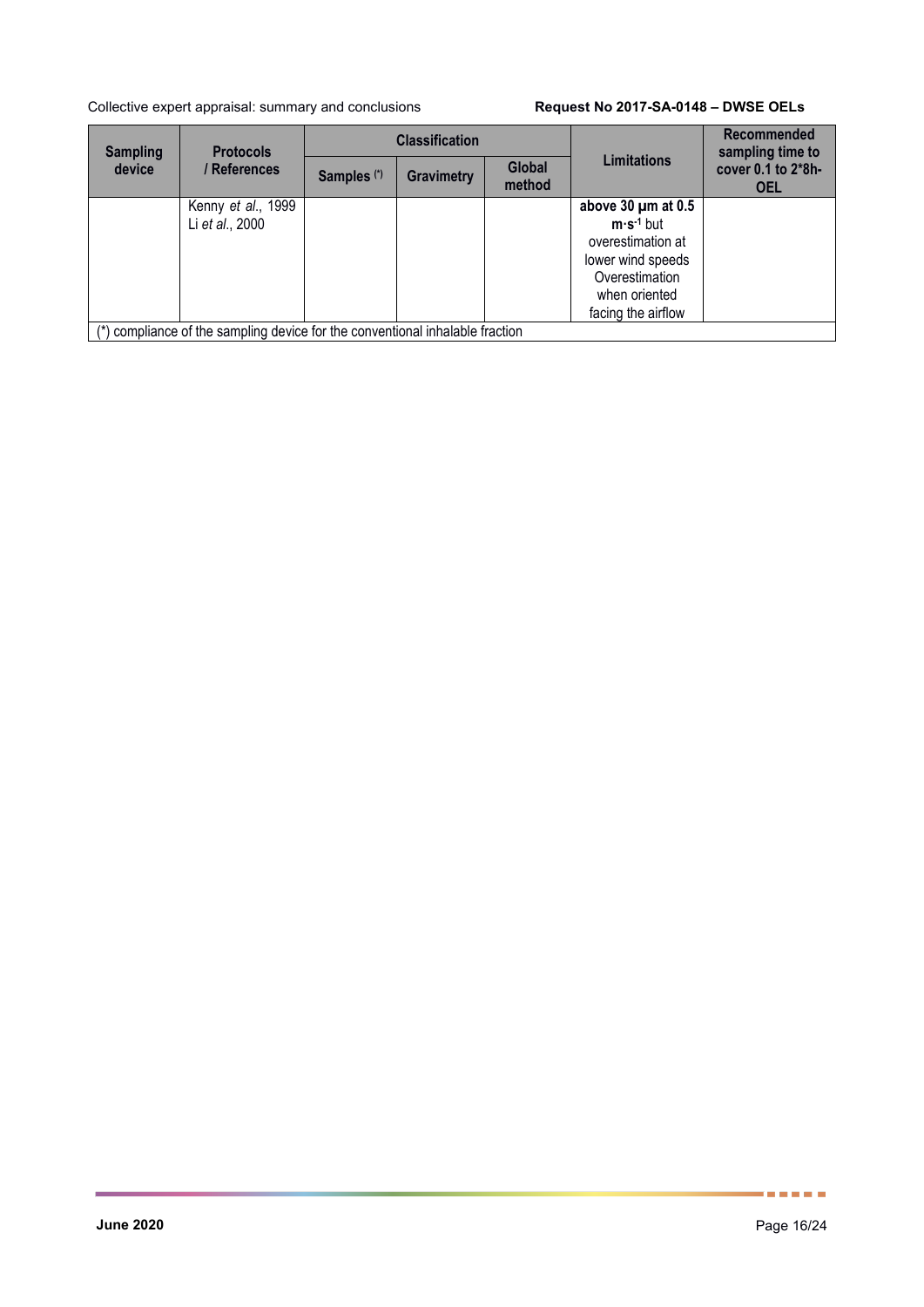| <b>Sampling</b> | <b>Protocols</b>                                                                                                                                                                                                                                                                                              |                         | <b>Classification</b> |                  |                                                                                                                                                                                                                                                                                                                                                                                                 | Recommended<br>sampling time to   |
|-----------------|---------------------------------------------------------------------------------------------------------------------------------------------------------------------------------------------------------------------------------------------------------------------------------------------------------------|-------------------------|-----------------------|------------------|-------------------------------------------------------------------------------------------------------------------------------------------------------------------------------------------------------------------------------------------------------------------------------------------------------------------------------------------------------------------------------------------------|-----------------------------------|
| device          | <b>References</b>                                                                                                                                                                                                                                                                                             | <b>Samples</b><br>$(*)$ | <b>Gravimetry</b>     | Global<br>method | <b>Limitations</b>                                                                                                                                                                                                                                                                                                                                                                              | cover 0.1 to 2*8h-<br><b>OEL</b>  |
| DO cyclone      | MétroPol<br>Cyclone<br>(2019)<br><b>INSHT</b><br>MTA-<br>MA014/A11<br><b>OSHA PV</b><br>2121<br><b>NIOSH</b><br>0600<br>NF X 43-<br>259<br>FD CEN<br>15230<br>Lidén &<br>Kenny,<br>1993 Kar et<br>al., 1995<br>Gautam et<br>al., 1997<br>Chen et al.,<br>1999; Tsai<br>et al., 1999<br>Görner et<br>al., 2001 | $\overline{c}$          | $\overline{2}$        | $\overline{2}$   | Overestimation for particle<br>sizes of 1 to 4 µm and<br>underestimation for<br>particle sizes of 4 to 10 µm<br>$\downarrow$ D <sub>50</sub> and $\uparrow$ bias with high<br>wind speeds and 90 and<br>180° orientations of the<br>device<br>Issue of deposition on walls,<br>effect of electrostatic charges<br>Gravimetry: optimisation of<br>the LQ values necessary to<br>reach 0.1*8h-OEL | Need to collect one<br>8h sample  |
| Al cyclone      | <b>NIOSH</b><br>0600<br>FD CEN<br>15230<br>Chen et al.,<br>1999<br>Tsai et al.,<br>1999<br>Görner et<br>al., 2001                                                                                                                                                                                             | $\overline{2}$          | 1A                    | $\overline{2}$   | Overestimation for particle<br>sizes of 1 to 4 µm and<br>underestimation for<br>particle sizes of 4 to 10 µm<br>No influence of deposition on<br>walls, or of the type,<br>concentration or electrostatic<br>charge of the aerosol                                                                                                                                                              | 8h                                |
| GS3 cyclone     | MétroPol<br>Cyclone<br>(2019)<br><b>HSE MDHD</b><br>14/4<br>FD CEN<br>15230<br><b>INSHT</b><br>MTA-<br>MA014/A11<br>Gautam et<br>al., 1997                                                                                                                                                                    | $\overline{2}$          | 1B                    | $\overline{2}$   | Overestimation for particle<br>diameters below 4 µm and<br>underestimation for<br>particle diameters of 4 to<br>$10 \mu m$<br>No difference depending on<br>the device's orientation<br>↑ bias at a very high wind<br>speed<br>No effect of deposition on<br>walls or of electrostatic<br>charges                                                                                               | Need to collect two<br>4h samples |

### **Table 3: Methods recommended for measuring DWSE with regard to the 8h-OEL defined for the respirable fraction**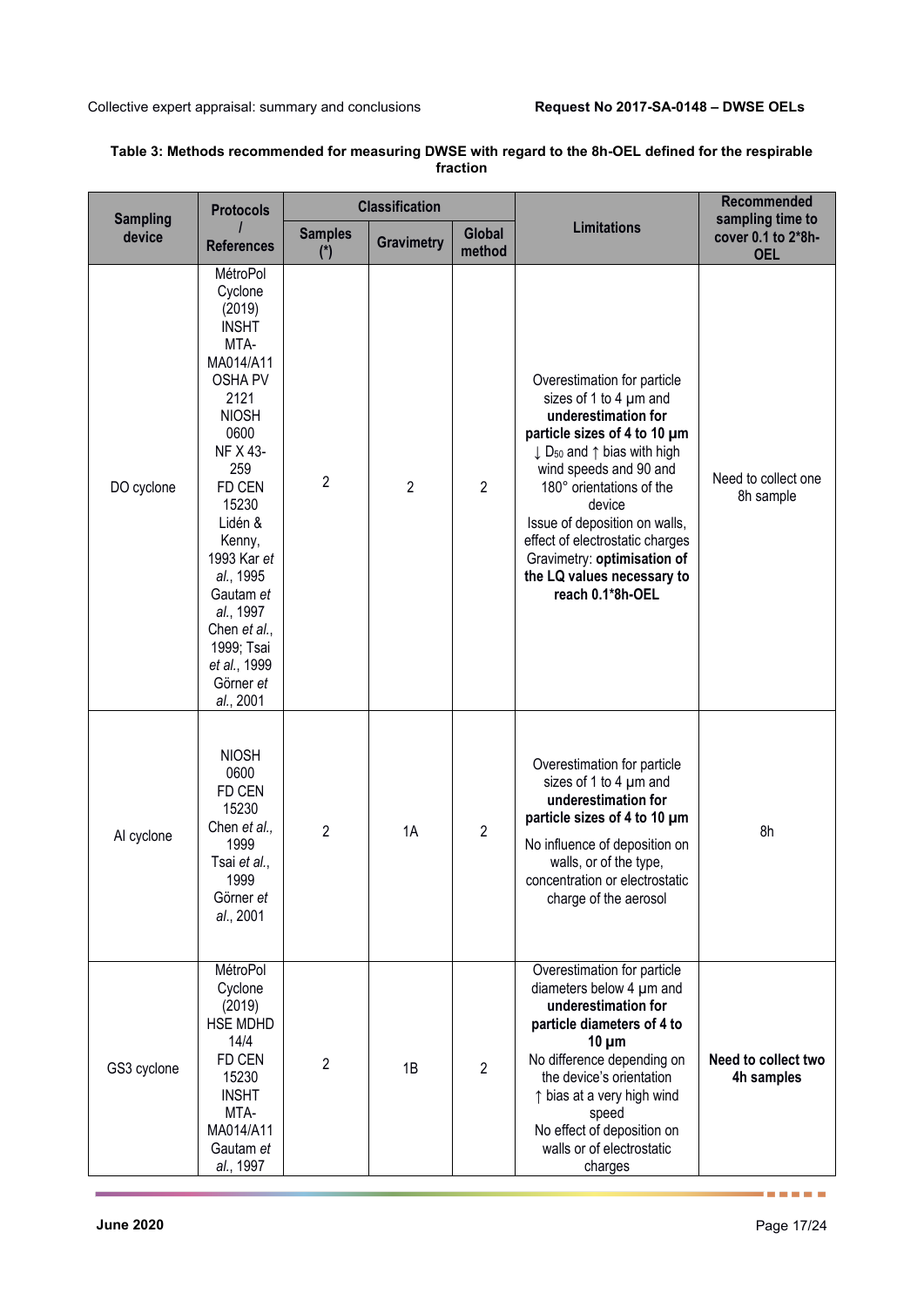|                            | <b>Protocols</b>                                                                                       |                | <b>Classification</b> |                  |                                                     |                                                                                                                                                                                                                                                                                                                        | Recommended<br>sampling time to     |
|----------------------------|--------------------------------------------------------------------------------------------------------|----------------|-----------------------|------------------|-----------------------------------------------------|------------------------------------------------------------------------------------------------------------------------------------------------------------------------------------------------------------------------------------------------------------------------------------------------------------------------|-------------------------------------|
| device                     | <b>References</b>                                                                                      | <b>Samples</b> | <b>Gravimetry</b>     | Global<br>method |                                                     |                                                                                                                                                                                                                                                                                                                        | cover 0.1 to 2*8h-<br><b>OEL</b>    |
|                            | Chen et al.,<br>1999                                                                                   |                |                       |                  |                                                     |                                                                                                                                                                                                                                                                                                                        |                                     |
| <b>FSP 10</b>              | IFA 6068<br><b>DFG MAK</b><br>Lee et al.,<br>2010                                                      | $\overline{2}$ |                       | $\overline{2}$   | Pressure<br>drop due<br>to the<br>high flow<br>rate | Overestimation<br>for particle<br>diameters below<br>$4 \mu m$ and<br>underestimation<br>for particle<br>diameters of 4                                                                                                                                                                                                | Need to collect two<br>4h samples   |
| <b>SIMPEDS</b><br>$-$ FSP2 | <b>NIOSH</b><br>0600<br><b>HSE MDHS</b><br>14/4<br>Görner et<br>al., 2001<br>Liden &<br>Kenny,<br>1993 | $\overline{2}$ | 1B                    |                  |                                                     | No studies<br>concerning high<br>wind speeds or<br>the influence of<br>the device's<br>orientation,<br>relative humidity,<br>or the type,<br>concentration<br>and electrostatic<br>charge of the<br>aerosol<br>Filter + cassette<br>weighing<br>recommended                                                            |                                     |
| <b>SKC</b><br>Plastic      | <b>SKC Plastic</b><br>cyclone<br>notice<br>(2019)                                                      | $\overline{2}$ |                       |                  |                                                     |                                                                                                                                                                                                                                                                                                                        |                                     |
| GK2.69                     | <b>HSE MDHS</b><br>14/4<br>FD CEN<br>15230<br>Kenny &<br>Gussman,<br>1997<br>Lee et al.,<br>2010       | $\overline{c}$ | 1B                    | $\overline{2}$   | Pressure<br>drop due<br>to the<br>high flow<br>rate | Overestimation<br>for particle<br>diameters below<br>$4 \mu m$ and<br>underestimation<br>for particle<br>diameters of 4<br>to 10 $\mu$ m<br>No studies<br>concerning high<br>wind speeds or<br>the influence of<br>the device's<br>orientation,<br>relative humidity,<br>or the type or<br>concentration of<br>aerosol |                                     |
| GK4.162                    | Thorpe,<br>2011                                                                                        | $\overline{c}$ | 1B                    | $\overline{2}$   |                                                     |                                                                                                                                                                                                                                                                                                                        | Need to collect two<br>4h samples   |
|                            | <b>Sampling</b>                                                                                        |                | $(*)$                 |                  |                                                     | compliance of the sampling device for the conventional respirable fraction                                                                                                                                                                                                                                             | <b>Limitations</b><br>to 10 $\mu$ m |

(\*) compliance of the sampling device for the conventional respirable fraction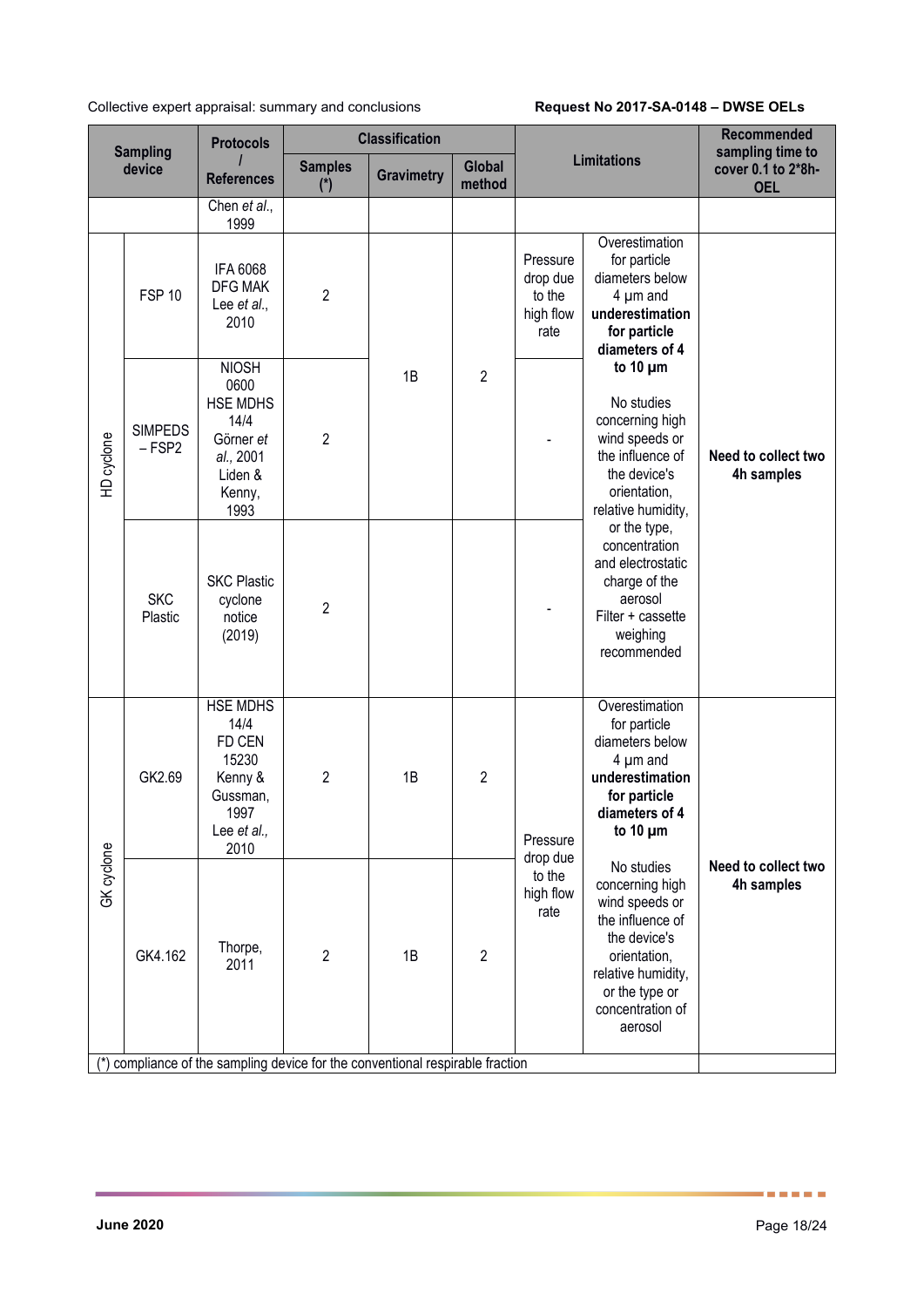## **References**

### Date of identification of the protocols and measurement methods: September 2017

Anses (2020) Méthodologie d'évaluation des méthodes de mesure dans l'air des lieux de travail et l'air intérieur. Rapport du groupe de travail « Métrologie ». Agence nationale de sécurité sanitaire, Maisons-Alfort, France.

Afnor – NF EN 481 : novembre 1993 : Atmosphère des lieux de travail – Définition des fractions de taille pour le mesurage des particules en suspension dans l'air.

AFNOR – NF ISO 7708 : mai 1996 : Qualité de l'air - Définitions des fractions de taille des particules pour l'échantillonnage lié aux problèmes de santé

AFNOR NF EN 13205-1 : Aout 2014 : Exposition sur les lieux de travail - Évaluation des performances des dispositifs de prélèvement pour le mesurage des concentrations de particules en suspension dans l'air - Partie 1 : exigences générales

AFNOR NF EN 13205-2 : Aout 2014 : Exposition sur les lieux de travail - Évaluation des performances des dispositifs de prélèvement pour le mesurage des concentrations de particules en suspension dans l'air - Partie 2 : essai de performances en laboratoire par détermination par l'efficacité de prélèvement

AFNOR FD CEN/TR 13205-3 : Novembre 2014 : Exposition sur les lieux de travail - Évaluation des performances des dispositifs de prélèvement pour le mesurage des concentrations de particules en suspension dans l'air - Partie 3 : Analyse des données d'efficacité de prélèvement

AFNOR NF EN 13205-4 : Aout 2014 : Exposition sur les lieux de travail - Évaluation des performances des dispositifs de prélèvement pour le mesurage des concentrations de particules en suspension dans l'air - Partie 4 : essai de performances en laboratoire par comparaison des concentrations

AFNOR NF EN 13205-5 : Aout 2014 : Exposition sur les lieux de travail - Évaluation des performances des dispositifs de prélèvement pour le mesurage des concentrations de particules en suspension dans l'air – Partie 5 : essais de performances des échantillonneurs d'aérosols, réalisés sur les lieux de travail

AFNOR NF EN 13205-6 : Aout 2014 : Exposition sur les lieux de travail - Évaluation des performances des dispositifs de prélèvement pour le mesurage des concentrations de particules en suspension dans l'air - Partie 6 : essais de manipulation et de transport

AFNOR FD CEN/TR 15230 : Novembre 2005 : Atmosphères de lieux de travail - Guide pour l'échantillonnage des fractions d'aérosols inhalables, thoraciques et alvéolaires

AFNOR FD CEN/TR 15547 : Mars 2007 : Atmosphères des lieux de travail - Calcul de la concentration en fractions d'aérosols liées à la santé à partir de la concentration mesurée à l'aide d'un dispositif de prélèvement ayant des caractéristiques de performances connues

AFNOR NF X 43-257 : Août 2016 : Qualité de l'air - Air des lieux de travail - Prélèvement d'aérosol à l'aide d'une cassette (orifice 4 mm)

AFNOR NF X43-262 : Mars 2012 : Qualité de l'air - Air des lieux de travail - Prélèvement d'aérosols solides à l'aide d'une coupelle rotative (fractions alvéolaire, thoracique et inhalable)

AFNOR NF X43-259 : Mai 1990 : Qualité de l'air - Air des lieux de travail - Prélèvement individuel ou à poste fixe de la fraction alvéolaire de la pollution particulaire. Méthode de séparation par cyclone 10 mm.

AFNOR NF X 44-013 : Février 1983 : Séparateurs aérauliques - Méthode d'essai des filtres à l'aérosol de chlorure de sodium par photométrie de flamme – Norme Annulée le 12/04/2017.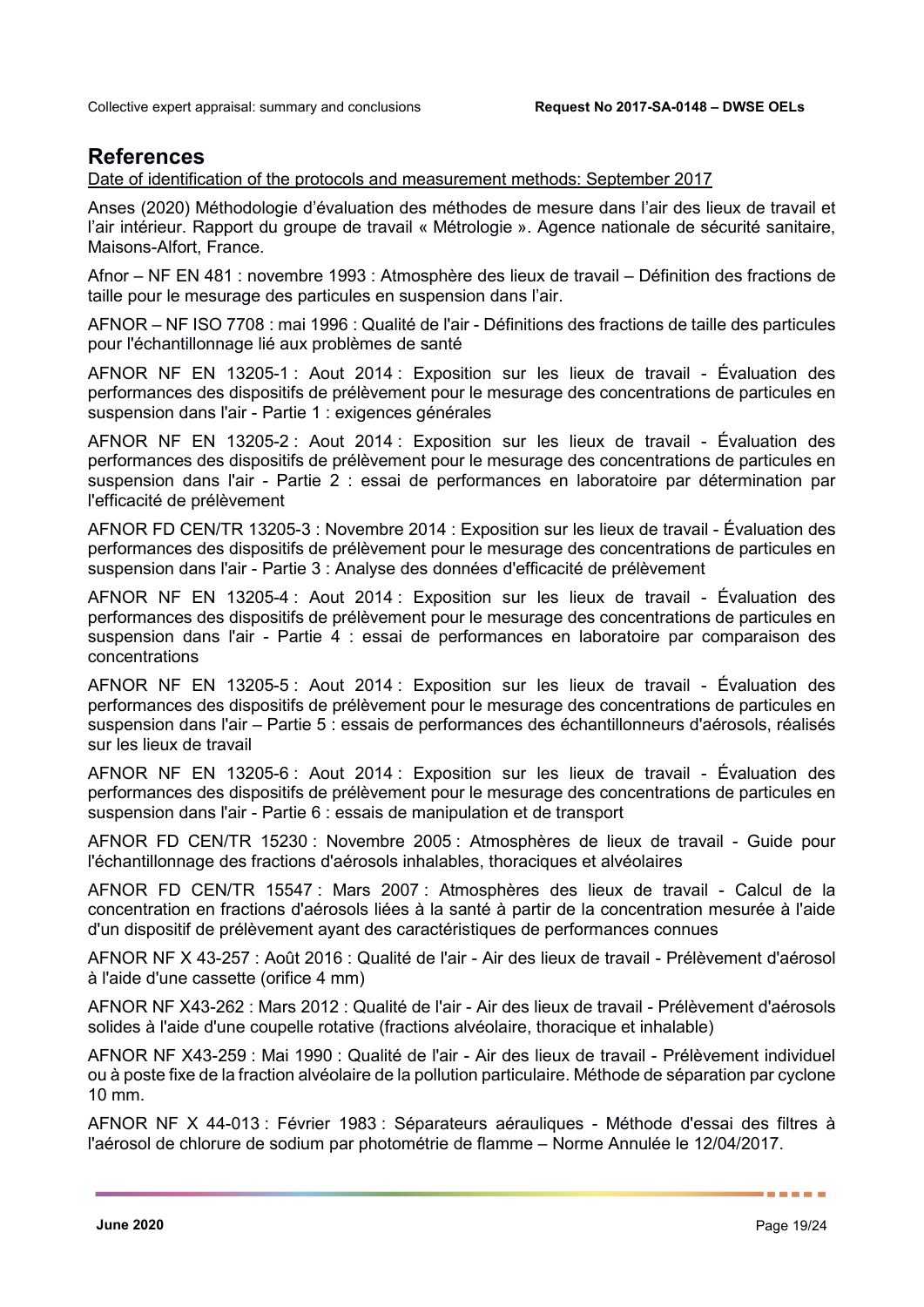AFNOR NF ISO 15767 : Août 2009 : Air des lieux de travail - Contrôle et caractérisation de l'incertitude de pesée des aérosols collectés

AFNOR FD CEN/TR 16013-1 : Juillet 2010 : Exposition au poste de travail - Guide d'utilisation des instruments à lecture directe pour la surveillance des aérosols - Partie 1 : choix du moniteur pour des applications spécifiques

AFNOR FD CEN/TR 16013-2 : Juin 2010 : Exposition au poste de travail - Guide d'utilisation des instruments à lecture directe pour la surveillance des aérosols - Partie 2 : évaluation des concentrations de particules en suspension dans l'air à l'aide de compteurs optiques de particules

AFNOR FD CEN/TR 16013-3 : Novembre 2012 : Exposition au poste de travail - Guide d'utilisation des instruments à lecture directe pour la surveillance des aérosols - Partie 3 : évaluation des concentrations de particules en suspension dans l'air à l'aide de photomètres

DFG MAK (2005) - "Sampling and determining aerosols and their chemical components [Air Monitoring Methods, 2005]." In The MAK‐Collection for Occupational Health and Safety.

HSE MDHS 14/4: HSE - Methods for the Determination of Hazardous Substances (MDHS) guidance – MDHS 14/4 - General methods for sampling and gravimetric analysis of respirable,thoracic and inhalable aerosols. 13p. - June 2014 [\(http://www.hse.gov.uk/pubns/mdhs/pdfs/mdhs14-4.pdf\)](http://www.hse.gov.uk/pubns/mdhs/pdfs/mdhs14-4.pdf)

IFA Arbeitsmappe Messung von Gefahrstoffen – Kennzahl 7284 : Einatembare Fraktion – Lieferung 31/2003. 2p. Erich Schmidt Verlag GmbH & Co. KG

IFA Arbeitsmappe Messung von Gefahrstoffen – Kennzahl 6068 : Alveolengängige Fraktion – Lieferung 01/2015. 6p. Erich Schmidt Verlag GmbH & Co. KG

INRS MétroPol M-264/V01.1 : Aérosols en fraction inhalable (CAThIA-I) – septembre 2016 ( [http://www.inrs.fr/dms/metropol/FicheMetropol/METROPOL\\_264-1/FicheMetropol-](http://www.inrs.fr/dms/metropol/FicheMetropol/METROPOL_264-1/FicheMetropol-METROPOL_264.pdf)[METROPOL\\_264.pdf\)](http://www.inrs.fr/dms/metropol/FicheMetropol/METROPOL_264-1/FicheMetropol-METROPOL_264.pdf).

INRS MétroPol M-274/V01.1 : Aérosols en fraction inhalable (cassette) – septembre 2016 [\(http://www.inrs.fr/dms/metropol/FicheMetropol/METROPOL\\_274-1/FicheMetropol-](http://www.inrs.fr/dms/metropol/FicheMetropol/METROPOL_274-1/FicheMetropol-METROPOL_274.pdf)METROPOL 274.pdf)

INRS MétroPol M-277/V01.1 : Aérosols en fraction alvéolaire (CAThIA-A) – septembre 2016 (http://www.inrs.fr/dms/metropol/FicheMetropol/METROPOL\_277-1/FicheMetropol-METROPOL\_277.pdf)

INRS MétroPol M-278/V01.1 : Aérosols en fraction alvéolaire (cyclone) – septembre 2016 (http://www.inrs.fr/dms/metropol/FicheMetropol/METROPOL\_278-1/FicheMetropol-METROPOL\_278.pdf)

INRS MétroPol M-279/V01.1 : Aérosols en fraction inhalable (CIP10-I)– septembre 2016 [\(http://www.inrs.fr/dms/metropol/FicheMetropol/METROPOL\\_279-1/FicheMetropol-](http://www.inrs.fr/dms/metropol/FicheMetropol/METROPOL_279-1/FicheMetropol-METROPOL_279.pdf)METROPOL 279.pdf)

INRS MétroPol M-281/V01.1 : Aérosols en fraction alvéolaire (CIP10-A) – septembre 2016 [\(http://www.inrs.fr/dms/metropol/FicheMetropol/METROPOL\\_281-1/FicheMetropol-](http://www.inrs.fr/dms/metropol/FicheMetropol/METROPOL_281-1/FicheMetropol-METROPOL_281.pdf)METROPOL 281.pdf)

INRS MétroPol CIP 10 : Prélèvement des aérosols par le dispositif CIP 10 – version 2 juin 2017. 15p. [\(http://www.inrs.fr/dms/inrs/PDF/metropol-prelevement-cip10/metropol-prelevement-cip10.pdf\)](http://www.inrs.fr/dms/inrs/PDF/metropol-prelevement-cip10/metropol-prelevement-cip10.pdf)

INRS MétroPol cyclone : Prélèvement des aérosols par cyclone – version 1 octobre 2015. 9p. (http://www.inrs.fr/dms/inrs/PDF/metropol-prelevement-cyclone/metropol-prelevement-cyclone.pdf)

INRS MétroPol cassette : Prélèvement des aérosols par casette fermée – version 1 octobre 2015. 15p. [\(http://www.inrs.fr/dms/inrs/PDF/metropol-prelevement-cassette/metropol-prelevement](http://www.inrs.fr/dms/inrs/PDF/metropol-prelevement-cassette/metropol-prelevement-cassette.pdf)[cassette.pdf\)](http://www.inrs.fr/dms/inrs/PDF/metropol-prelevement-cassette/metropol-prelevement-cassette.pdf)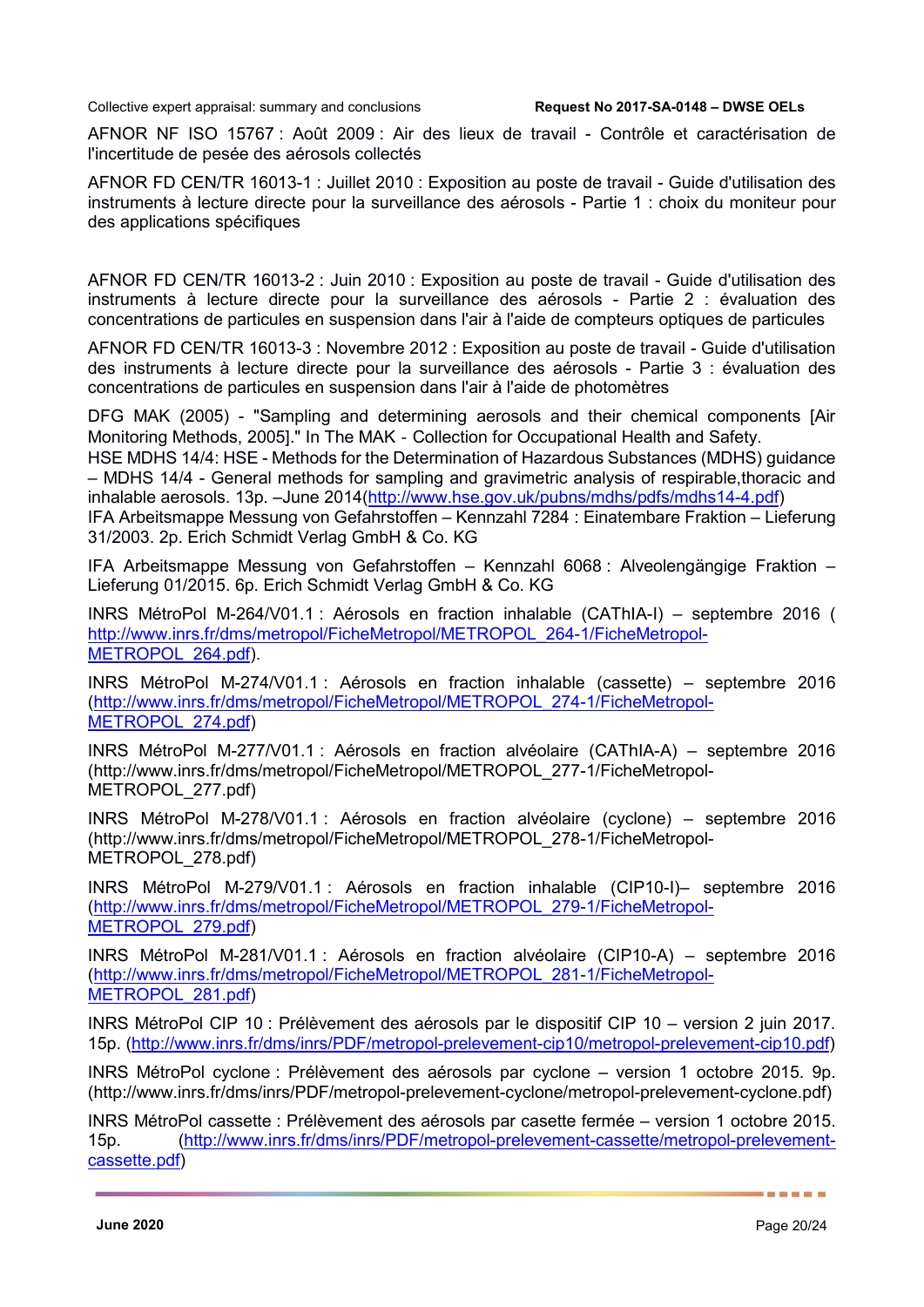INRS MétroPol CAThIA: Prélèvement des aérosols par le dispositif CAThIA – version 1 octobre 2015. 15p. (http://www.inrs.fr/dms/inrs/PDF/metropol-prelevement-cathia/metropol-prelevementcathia.pdf)

INSHT CR-03/2006 : Toma de muestras de aerosoles. Muestreadores de la fracción inhalable de materia particulada. 33p.

[\(http://www.insht.es/InshtWeb/Contenidos/Documentacion/FichasTecnicas/MetodosAnalisis/Ficher](http://www.insht.es/InshtWeb/Contenidos/Documentacion/FichasTecnicas/MetodosAnalisis/Ficheros/CR/CR_003_A06.pdf) [os/CR/CR\\_003\\_A06.pdf\)](http://www.insht.es/InshtWeb/Contenidos/Documentacion/FichasTecnicas/MetodosAnalisis/Ficheros/CR/CR_003_A06.pdf)

INSHT MTA/MA-014/A11 : 2011 : Determinación de materia particulada (fracciones inhalable, torácica y respirable) en aire - Método gravimétrico. 20p. [\(http://www.insht.es/InshtWeb/Contenidos/Documentacion/FichasTecnicas/MetodosAnalisis/Ficher](http://www.insht.es/InshtWeb/Contenidos/Documentacion/FichasTecnicas/MetodosAnalisis/Ficheros/MA/MA_014_A11.pdf) [os/MA/MA\\_014\\_A11.pdf\)](http://www.insht.es/InshtWeb/Contenidos/Documentacion/FichasTecnicas/MetodosAnalisis/Ficheros/MA/MA_014_A11.pdf)

IRSST MA-373 : 2015 : Détermination des poussières de fraction inhalable dans l'air. 14p. [\(http://www.irsst.qc.ca/media/documents/PubIRSST/MA-373.pdf\)](http://www.irsst.qc.ca/media/documents/PubIRSST/MA-373.pdf)

NIOSH 0500 : NIOSH Manual of Analytical Methods (NMAM), Fourth Edition, Method 500, issue 2, dated 15 August 1994 : Particulate not otherwise regulated, total – 3p. (https://www.cdc.gov/niosh/docs/2003-154/pdfs/0500.pdf)

NIOSH 0501 : NIOSH Manual of Analytical Methods (NMAM), Fifth Edition, Method 501, issue 1, dated 8 May 2015: Particulate not otherwise regulated, total – 4p. (https://www.cdc.gov/niosh/docs/2003-154/pdfs/0501.pdf)

NIOSH 0600 : NIOSH Manual of Analytical Methods (NMAM), Fourth Edition, Method 0600, issue 3, dated 15 January 1998 : Particulate not otherwise regulated, respirable – 6p. (https://www.cdc.gov/niosh/docs/2003-154/pdfs/0600.pdf)

AFNOR NF EN 482 +A1 Novembre 2015 : Exposition sur les lieux de travail - Exigences générales concernant les performances des procédures de mesure des agents chimiques

OSHA 15 - OSHA Sampling and analytical methods – Gravimetric Determination - Method PV2121:March 2003 [\(https://www.osha.gov/dts/sltc/methods/partial/pv2121/pv2121.html\)](https://www.osha.gov/dts/sltc/methods/partial/pv2121/pv2121.html)

### **Publications**

Aitken, R. J., P. E. J. Baldwin, G. C. Beaumont, L. C. Kenny, and A. D. Maynard. 1999. "Aerosol inhalability in low air movement environments." Journal of Aerosol Science 30 (5):613-626. doi: 10.1016/S0021-8502(98)00762-9.

Aizenberg, V., K. Choe, S. A. Grinshpun, K. Willeke, and P. A. Baron. 2001. "Evaluation of personal aerosol samplers challenged with large particles." Journal of Aerosol Science 32 (6):779-793. doi: 10.1016/S0021-8502(00)00119-1.

Aizenberg, V., S. A. Grinshpun, K. Willeke, J. Smith, and P. A. Baron. 2000a. "MEASUREMENT OF THE SAMPLING EFFICIENCY OF PERSONAL INHALABLE AEROSOL SAMPLERS USING A SIMPLIFIED PROTOCOL." Journal of Aerosol Science 31 (2):169-179. doi: https://doi.org/10.1016/S0021-8502(99)00037-3.

Aizenberg, V., S. A. Grinshpun, K. Willeke, J. Smith, and P. A. Baron. 2000b. "Performance characteristics of the button personal inhalable aerosol sampler." American Industrial Hygiene Association Journal 61 (3):398-404.

Baldwin, P. E., and A. D. Maynard. 1998. "A survey of wind speeds in indoor workplaces." Ann Occup Hyg 42 (5):303-13. doi: 10.1016/s0003-4878(98)00031-3.

Chen, C. C., and S. H. Huang. 1999. "Shift of aerosol penetration in respirable cyclone samplers." American Industrial Hygiene Association Journal 60 (6):720-729. doi: 10.1080/00028899908984494.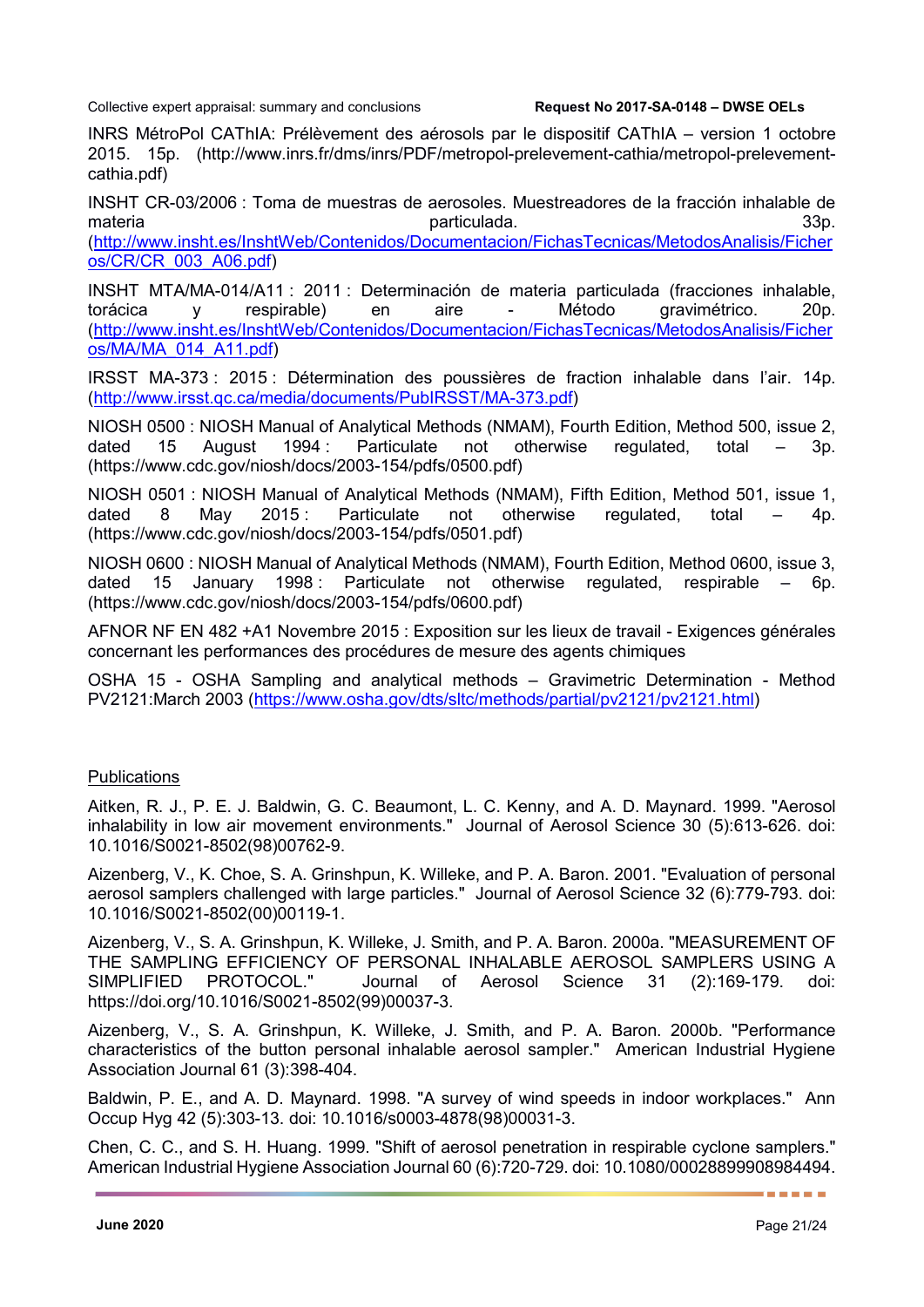Gautam, Mridul, and Avula Sreenath. 1997. "Performance of a respirable multi-inlet cyclone sampler." Journal of Aerosol Science 28 (7):1265-1281. doi: https://doi.org/10.1016/S0021- 8502(96)00472-7.

Görner, P., X. Simon, R. Wrobel, E. Kauffer, and O. Witschger. 2010. "Laboratory study of selected personal inhalable aerosol samplers." Annals of Occupational Hygiene 54 (2):165-187. doi: 10.1093/annhyg/mep079.

Görner, P., R. Wrobel, V. Mička, V. Škoda, J. Denis, and J. F. Fabriès. 2001. "Study of fifteen respirable aerosol samplers used in occupational hygiene." Annals of Occupational Hygiene 45 (1):43-54. doi: 10.1016/S0003-4878(00)00014-4.

Görner, P., R. Wrobel, and X. Simon. 2009. "High efficiency CIP 10-I personal inhalable aerosol sampler." Journal of Physics: Conference Series 151. doi: 10.1088/1742-6596/151/1/012061.

Kar, K., and M. Gautam. 1995. "Orientation Bias of the Isolated 10-mm Nylon Cyclone at Low Stream Velocity." American Industrial Hygiene Association Journal 56 (11):1090-1098. doi: 10.1080/15428119591016304.

Kenny, L. C., R. Aitken, C. Chalmers, J. F. Fabriès, E. Gonzalez-Fernandez, H. Kromhout, G. Lidén, D. Mark, G. Riediger, and V. Prodi. 1997. "A collaborative european study of personal inhalable aerosol sampler performance." Annals of Occupational Hygiene 41 (2):135-153. doi: Annals of Occupational Hygiene 41 (2):135-153. doi: 10.1016/S0003-4878(96)00034-8.

Kenny, L. C., R. J. Aitken, P. E. J. Baldwin, G. C. Beaumont, and A. D. Maynard. 1999. "THE SAMPLING EFFICIENCY OF PERSONAL INHALABLE AEROSOL SAMPLERS IN LOW AIR MOVEMENT ENVIRONMENTS." Journal of Aerosol Science 30 (5):627-638. doi: https://doi.org/10.1016/S0021-8502(98)00752-6.

Kenny, L. C., and R. A. Gussman. 1997. "Characterization and modelling of a family of cyclone aerosol preseparators." Journal of Aerosol Science 28 (4):677-688. doi: 10.1016/S0021- 8502(96)00455-7.

Lee, T., S. W. Kim, W. P. Chisholm, J. Slaven, and M. Harper. 2010. "Performance of high flow rate samplers for respirable particle collection." Annals of Occupational Hygiene 54 (6):697-709. doi: 10.1093/annhyg/meq050.

Li, S. N., D. A. Lundgren, and D. Rovell-Rixx. 2000. "Evaluation of six inhalable aerosol samplers." American Industrial Hygiene Association Journal 61 (4):506-516.

Lidén, G., and L. C. Kenny. 1993. "Optimization of the performance of existing respirable dust samplers." Applied Occupational and Environmental Hygiene 8 (4):386-391.

Paik, S. Y., and J. H. Vincent. 2004. "The Orientation-averaged Aspiration Efficiency of IOM-like Personal Aerosol Samplers Mounted on Bluff Bodies." Annals of Occupational Hygiene 48 (1):3-11. doi: 10.1093/annhyg/meg088.

SKC. 2018. SKC Plastic Cyclone Notice - Models 225-69 with 25mm cassette and 225-69-37 with 37mm cassette (http://weber.hu/Downloads/SKC/SKC\_PlasticCyclone225\_69.pdf, accédé le 20/11/2019).

Sleeth, D. K., and J. H. Vincent. 2011. "Proposed modification to the inhalable aerosol convention applicable to realistic workplace wind speeds." Annals of Occupational Hygiene 55 (5):476-484. doi: 10.1093/annhyg/meq100.

Sleeth, D. K., and J. H. Vincent. 2012. "Performance study of personal inhalable aerosol samplers at ultra-low wind speeds." Annals of Occupational Hygiene 56 (2):207-220. doi: 10.1093/annhyg/mer089.

Thorpe, A. 2011. Evaluation of the penetration characteristics of a high flow rate personal cyclone sampler for NIOSH - ECM/2011/03. Harpur Hill, Buxton: HSL.